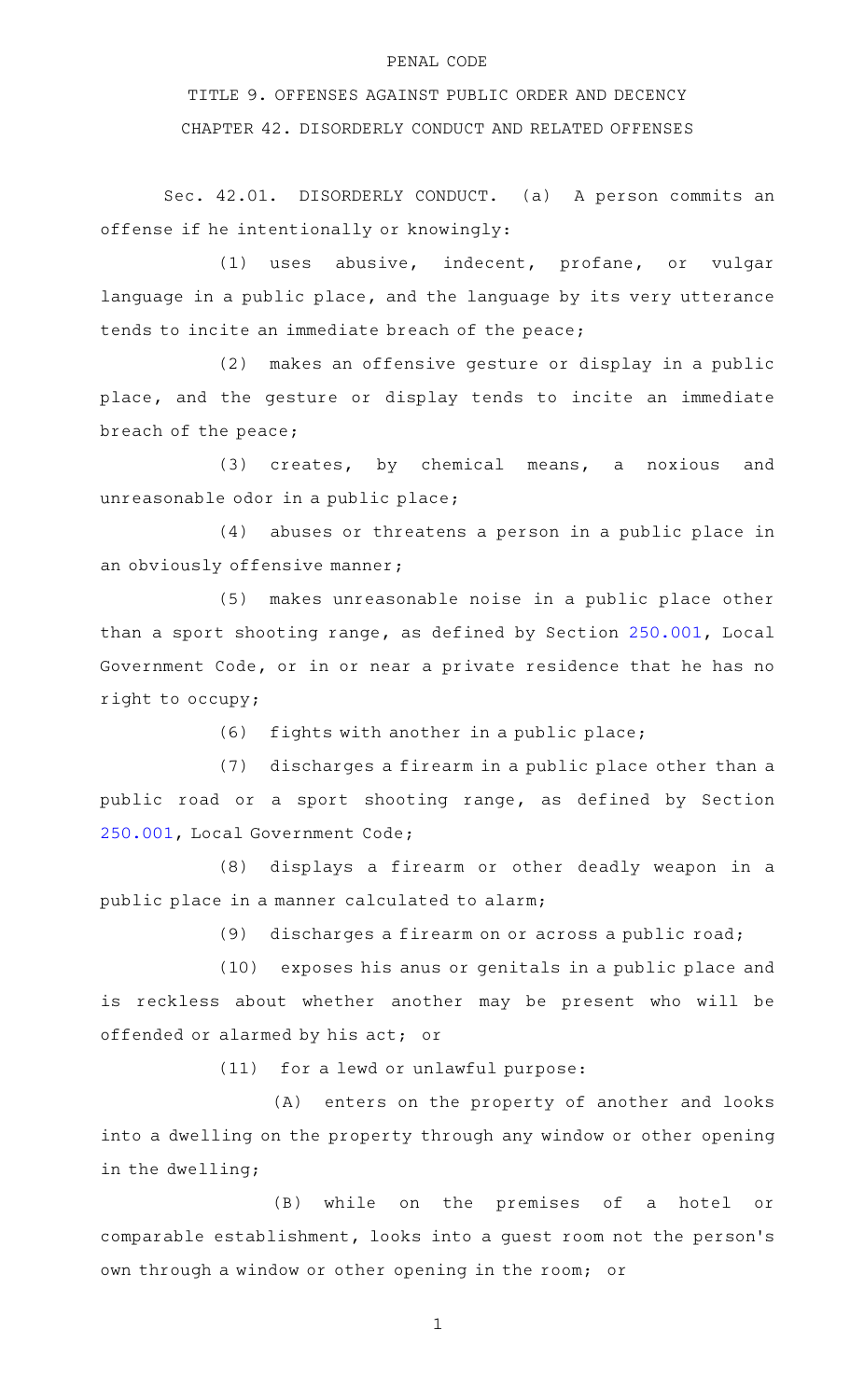(C) while on the premises of a public place, looks into an area such as a restroom or shower stall or changing or dressing room that is designed to provide privacy to a person using the area.

 $(a-1)$  For purposes of Subsection  $(a)$ , the term "public place" includes a public school campus or the school grounds on which a public school is located.

(b) It is a defense to prosecution under Subsection (a)(4) that the actor had significant provocation for his abusive or threatening conduct.

(c) For purposes of this section:

(1) an act is deemed to occur in a public place or near a private residence if it produces its offensive or proscribed consequences in the public place or near a private residence; and

 $(2)$  a noise is presumed to be unreasonable if the noise exceeds a decibel level of 85 after the person making the noise receives notice from a magistrate or peace officer that the noise is a public nuisance.

(d) An offense under this section is a Class C misdemeanor unless committed under Subsection (a)(7) or (a)(8), in which event it is a Class B misdemeanor.

(e) It is a defense to prosecution for an offense under Subsection (a)(7) or (9) that the person who discharged the firearm had a reasonable fear of bodily injury to the person or to another by a dangerous wild animal as defined by Section [822.101](http://www.statutes.legis.state.tx.us/GetStatute.aspx?Code=HS&Value=822.101), Health and Safety Code.

(f) Subsections (a)(1), (2), (3), (5), and (6) do not apply to a person who, at the time the person engaged in conduct prohibited under the applicable subdivision, was a student younger than 12 years of age, and the prohibited conduct occurred at a public school campus during regular school hours.

(g) Noise arising from space flight activities, as defined by Section [100A.001,](http://www.statutes.legis.state.tx.us/GetStatute.aspx?Code=CP&Value=100A.001) Civil Practice and Remedies Code, if lawfully conducted, does not constitute "unreasonable noise" for purposes of this section.

Acts 1973, 63rd Leg., p. 883, ch. 399, Sec. 1, eff. Jan. 1, 1974. Amended by Acts 1977, 65th Leg., p. 181, ch. 89, Sec. 1, 2, eff. Aug.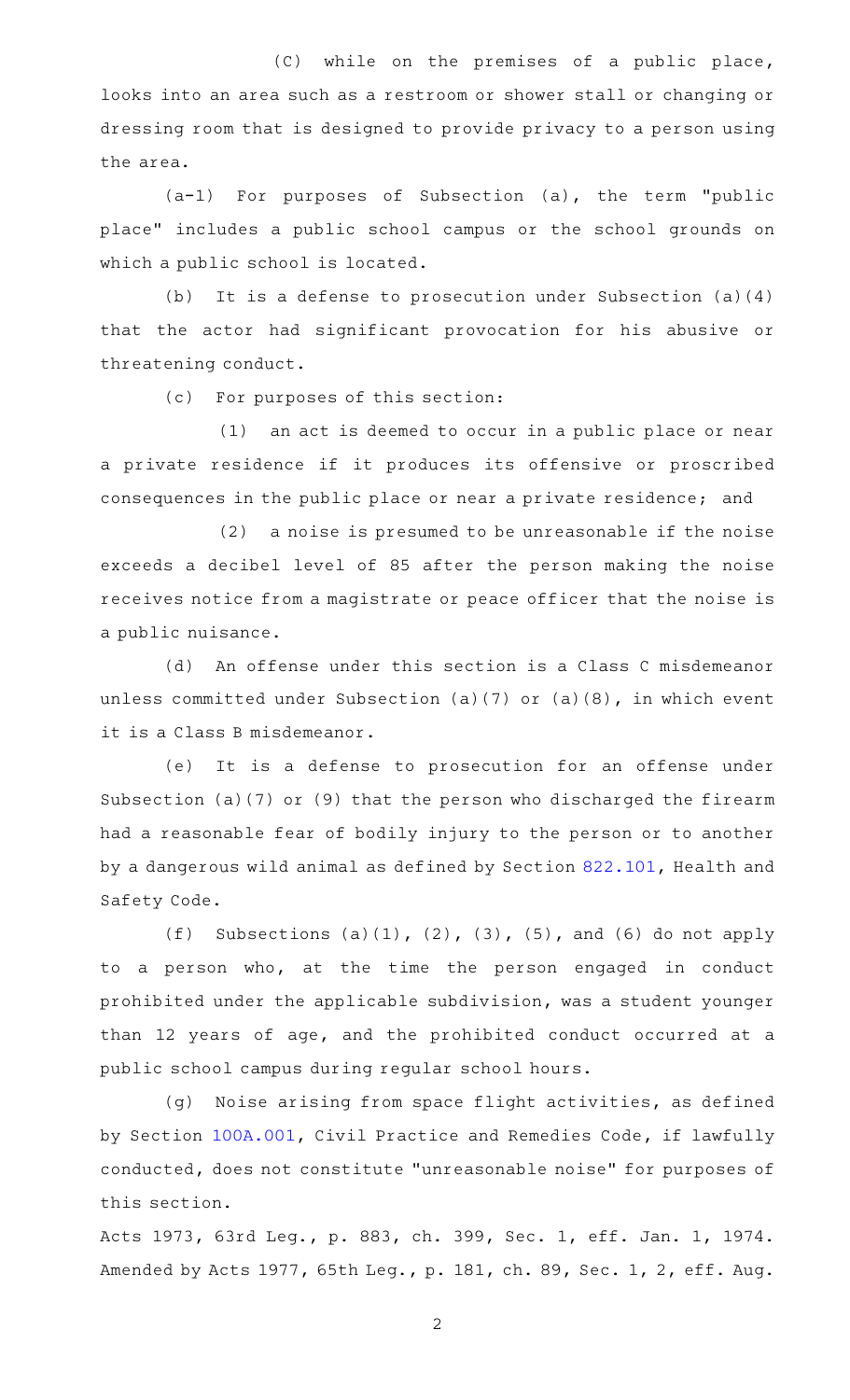29, 1977; Acts 1983, 68th Leg., p. 4641, ch. 800, Sec. 1, eff. Sept. 1, 1983; Acts 1991, 72nd Leg., ch. 145, Sec. 2, eff. Aug. 26, 1991; Acts 1993, 73rd Leg., ch. 900, Sec. 1.01, eff. Sept. 1, 1994; Acts 1995, 74th Leg., ch. 318, Sec. 14, eff. Sept. 1, 1995; Acts 2001, 77th Leg., ch. 54, Sec. 4, eff. Sept. 1, 2001; Acts 2003, 78th Leg., ch. 389, Sec. 1, eff. Sept. 1, 2003.

Amended by:

Acts 2011, 82nd Leg., R.S., Ch. 691 (H.B. [359](http://www.legis.state.tx.us/tlodocs/82R/billtext/html/HB00359F.HTM)), Sec. 6, eff. September 1, 2011.

Acts 2013, 83rd Leg., R.S., Ch. 953 (H.B. [1791](http://www.legis.state.tx.us/tlodocs/83R/billtext/html/HB01791F.HTM)), Sec. 6, eff. September 1, 2013.

Acts 2013, 83rd Leg., R.S., Ch. 1407 (S.B. [393\)](http://www.legis.state.tx.us/tlodocs/83R/billtext/html/SB00393F.HTM), Sec. 19, eff. September 1, 2013.

Acts 2013, 83rd Leg., R.S., Ch. 1409 (S.B. [1114](http://www.legis.state.tx.us/tlodocs/83R/billtext/html/SB01114F.HTM)), Sec. 9, eff. September 1, 2013.

Sec. 42.02. RIOT. (a) For the purpose of this section, "riot" means the assemblage of seven or more persons resulting in conduct which:

(1) creates an immediate danger of damage to property or injury to persons;

(2) substantially obstructs law enforcement or other governmental functions or services; or

(3) by force, threat of force, or physical action deprives any person of a legal right or disturbs any person in the enjoyment of a legal right.

(b) A person commits an offense if he knowingly participates in a riot.

(c) It is a defense to prosecution under this section that the assembly was at first lawful and when one of those assembled manifested an intent to engage in conduct enumerated in Subsection (a), the actor retired from the assembly.

(d) It is no defense to prosecution under this section that another who was a party to the riot has been acquitted, has not been arrested, prosecuted, or convicted, has been convicted of a different offense or of a different type or class of offense, or is immune from prosecution.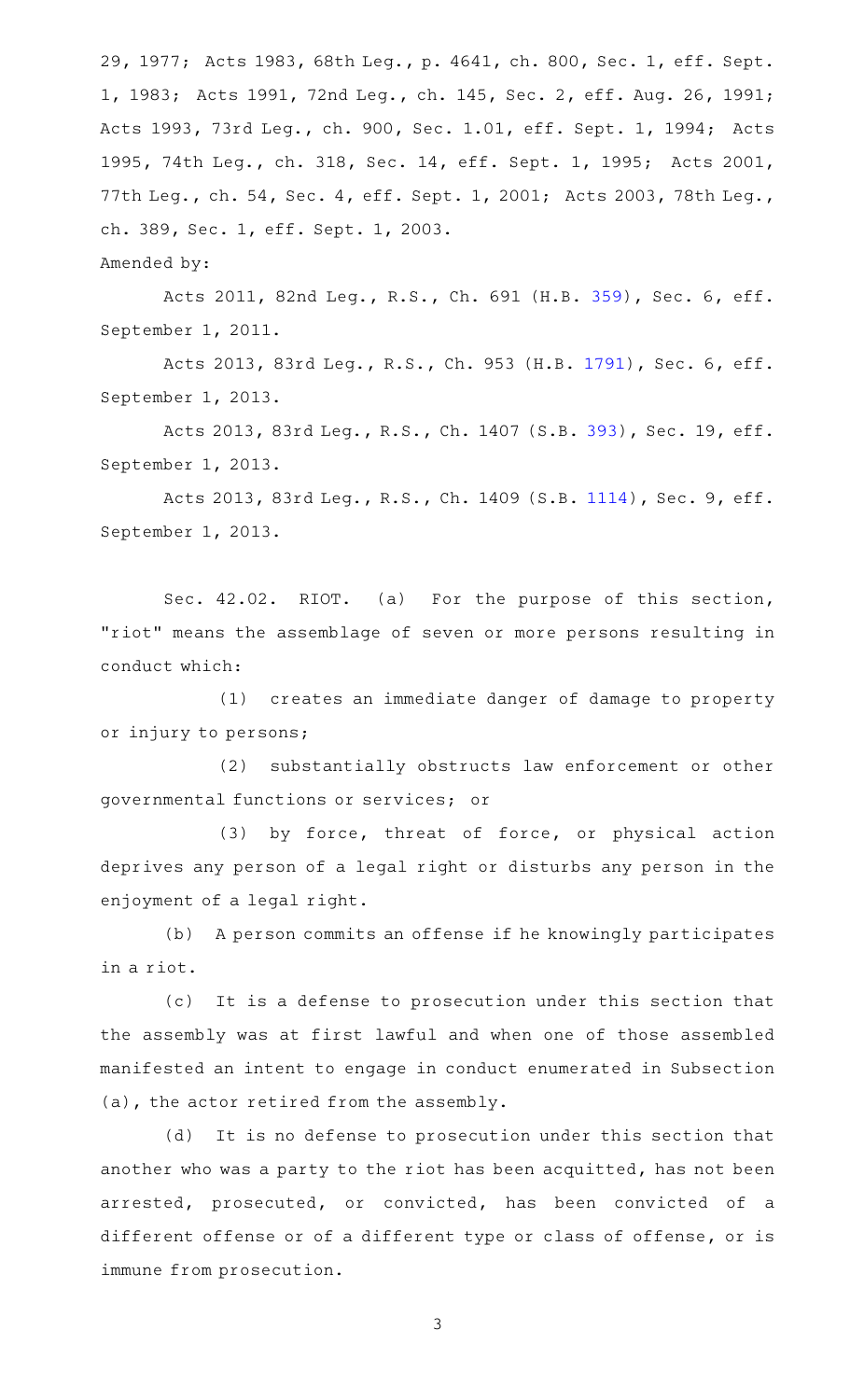(e) Except as provided in Subsection  $(f)$ , an offense under this section is a Class B misdemeanor.

(f) An offense under this section is an offense of the same classification as any offense of a higher grade committed by anyone engaged in the riot if the offense was:

(1) in the furtherance of the purpose of the assembly; or

(2) an offense which should have been anticipated as a result of the assembly.

Acts 1973, 63rd Leg., p. 883, ch. 399, Sec. 1, eff. Jan. 1, 1974. Amended by Acts 1993, 73rd Leg., ch. 900, Sec. 1.01, eff. Sept. 1, 1994.

Sec. 42.03. OBSTRUCTING HIGHWAY OR OTHER PASSAGEWAY. (a) A person commits an offense if, without legal privilege or authority, he intentionally, knowingly, or recklessly:

(1) obstructs a highway, street, sidewalk, railway, waterway, elevator, aisle, hallway, entrance, or exit to which the public or a substantial group of the public has access, or any other place used for the passage of persons, vehicles, or conveyances, regardless of the means of creating the obstruction and whether the obstruction arises from his acts alone or from his acts and the acts of others; or

(2) disobeys a reasonable request or order to move issued by a person the actor knows to be or is informed is a peace officer, a fireman, or a person with authority to control the use of the premises:

(A) to prevent obstruction of a highway or any of those areas mentioned in Subdivision (1); or

(B) to maintain public safety by dispersing those gathered in dangerous proximity to a fire, riot, or other hazard.

(b) For purposes of this section, "obstruct" means to render impassable or to render passage unreasonably inconvenient or hazardous.

Text of subsection as amended by Acts 2021, 87th Leg., R.S., Ch. 197 (H.B. [9\)](http://www.legis.state.tx.us/tlodocs/87R/billtext/html/HB00009F.HTM), Sec. 2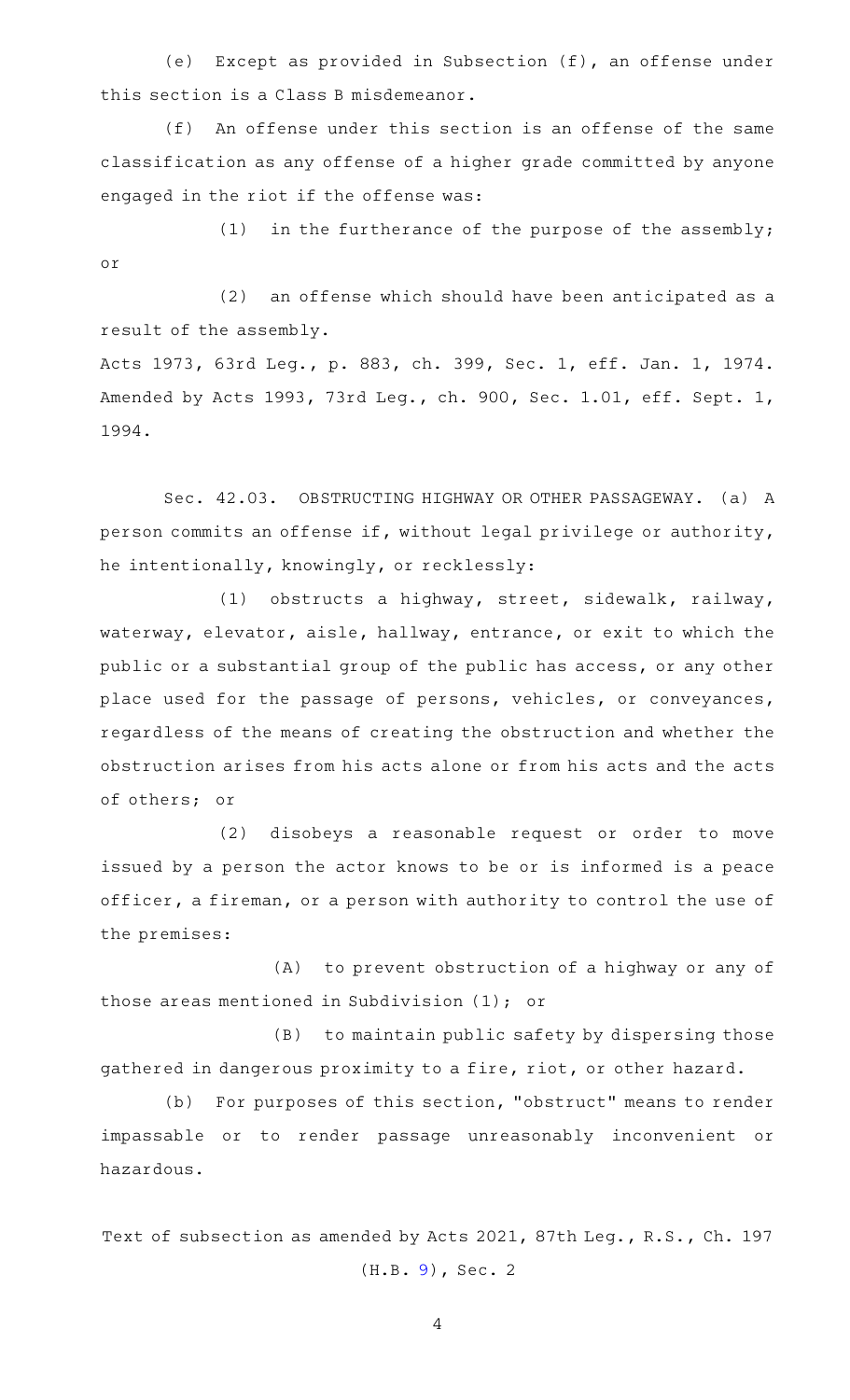(c) An offense under this section is a Class B misdemeanor, except that the offense is a state jail felony if, in committing the offense, the actor knowingly:

(1) prevents the passage of an authorized emergency vehicle, as defined by Section [541.201,](http://www.statutes.legis.state.tx.us/GetStatute.aspx?Code=TN&Value=541.201) Transportation Code, that is operating the vehicle's emergency audible or visual signals required by Section [546.003](http://www.statutes.legis.state.tx.us/GetStatute.aspx?Code=TN&Value=546.003), Transportation Code; or

(2) obstructs access to a hospital licensed under Chapter [241,](http://www.statutes.legis.state.tx.us/GetStatute.aspx?Code=HS&Value=241) Health and Safety Code, or other health care facility that provides emergency medical care, as defined by Section [773.003,](http://www.statutes.legis.state.tx.us/GetStatute.aspx?Code=HS&Value=773.003) Health and Safety Code.

Text of subsection as amended by Acts 2021, 87th Leg., R.S., Ch. 949 (S.B. [1495\)](http://www.legis.state.tx.us/tlodocs/87R/billtext/html/SB01495F.HTM), Sec. 1

(c) Except as otherwise provided by Subsections (d) and (e), an offense under this section is a Class B misdemeanor.

(d) Subject to Subsection (e), an offense under this section is a Class A misdemeanor if it is shown on the trial of the offense that, at the time of the offense, the person was operating a motor vehicle while engaging in a reckless driving exhibition.

(e) An offense under this section is a state jail felony if it is shown on the trial of the offense that, at the time of the offense, the person was operating a motor vehicle while engaging in a reckless driving exhibition, and:

(1) the person has previously been convicted of an offense punishable under Subsection (d);

 $(2)$  at the time of the offense, the person was operating a motor vehicle while intoxicated, as defined by Section [49.01;](http://www.statutes.legis.state.tx.us/GetStatute.aspx?Code=PE&Value=49.01) or

(3) a person suffered bodily injury as a result of the offense.

(f) For purposes of this section, "reckless driving exhibition" means an operator of a motor vehicle, on a highway or street and in the presence of two or more persons assembled for the purpose of spectating the conduct, intentionally: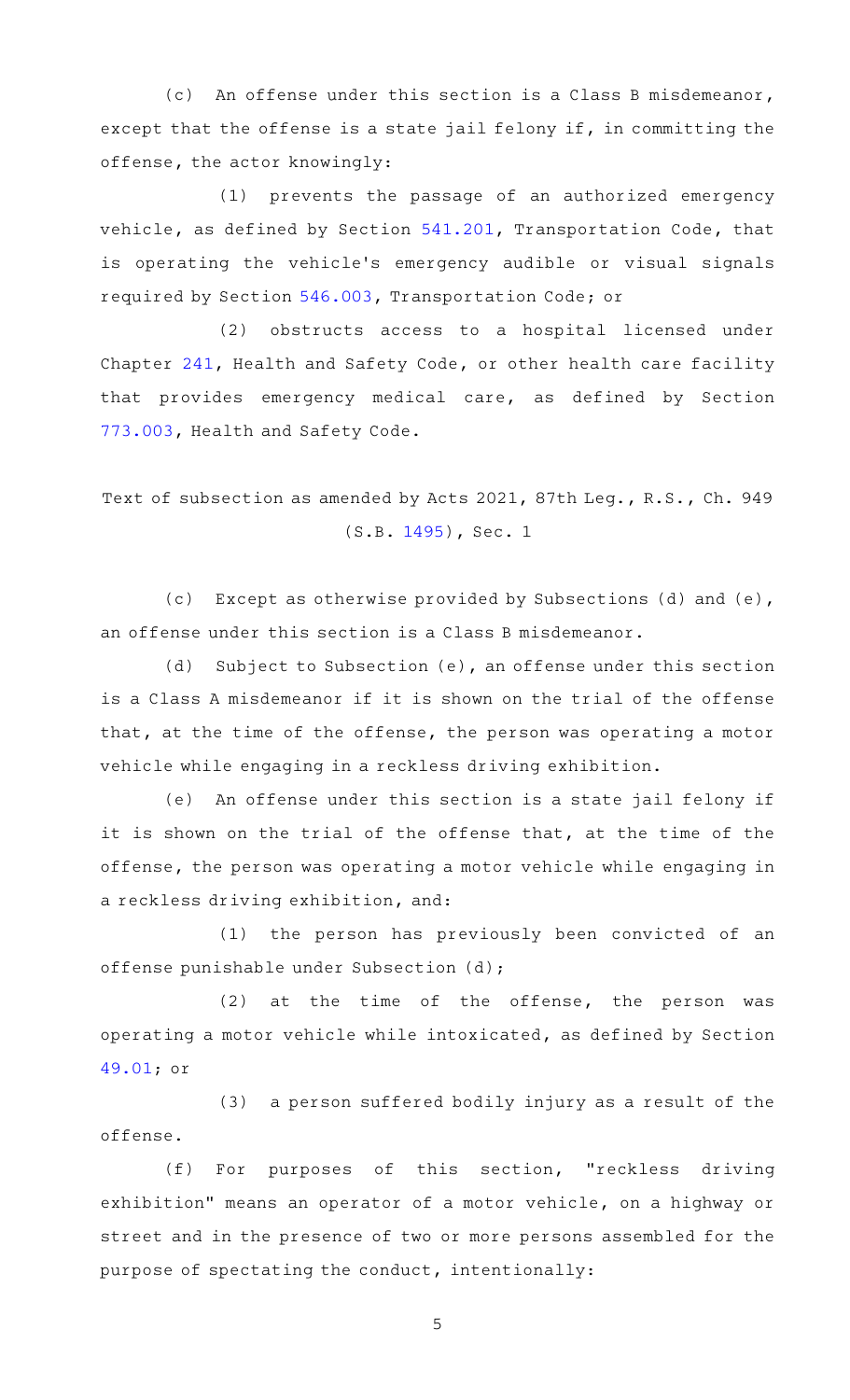(1) breaking the traction of the vehicle's rear tires;

(2) spinning the vehicle's rear tires continuously by pressing the accelerator and increasing the engine speed; and

(3) steering the vehicle in a manner designed to rotate the vehicle.

Acts 1973, 63rd Leg., p. 883, ch. 399, Sec. 1, eff. Jan. 1, 1974. Amended by Acts 1993, 73rd Leg., ch. 900, Sec. 1.01, eff. Sept. 1, 1994.

Amended by:

Acts 2021, 87th Leg., R.S., Ch. 197 (H.B. [9](http://www.legis.state.tx.us/tlodocs/87R/billtext/html/HB00009F.HTM)), Sec. 2, eff. September 1, 2021.

Acts 2021, 87th Leg., R.S., Ch. 949 (S.B. [1495](http://www.legis.state.tx.us/tlodocs/87R/billtext/html/SB01495F.HTM)), Sec. 1, eff. September 1, 2021.

Sec. 42.04. DEFENSE WHEN CONDUCT CONSISTS OF SPEECH OR OTHER EXPRESSION. (a) If conduct that would otherwise violate Section [42.01\(](http://www.statutes.legis.state.tx.us/GetStatute.aspx?Code=PE&Value=42.01)a)(5) (Unreasonable Noise), 42.03 (Obstructing Passageway), or 42.055 (Funeral Service Disruptions) consists of speech or other communication, of gathering with others to hear or observe such speech or communication, or of gathering with others to picket or otherwise express in a nonviolent manner a position on social, economic, political, or religious questions, the actor must be ordered to move, disperse, or otherwise remedy the violation prior to his arrest if he has not yet intentionally harmed the interests of others which those sections seek to protect.

(b) The order required by this section may be given by a peace officer, a fireman, a person with authority to control the use of the premises, or any person directly affected by the violation.

(c)AAIt is a defense to prosecution under Section [42.01\(](http://www.statutes.legis.state.tx.us/GetStatute.aspx?Code=PE&Value=42.01)a)(5), [42.03](http://www.statutes.legis.state.tx.us/GetStatute.aspx?Code=PE&Value=42.03), or [42.055](http://www.statutes.legis.state.tx.us/GetStatute.aspx?Code=PE&Value=42.055):

(1) that in circumstances in which this section requires an order no order was given;

(2) that an order, if given, was manifestly unreasonable in scope; or

 $(3)$  that an order, if given, was promptly obeyed. Acts 1973, 63rd Leg., p. 883, ch. 399, Sec. 1, eff. Jan. 1, 1974. Amended by Acts 1993, 73rd Leg., ch. 900, Sec. 1.01, eff. Sept. 1,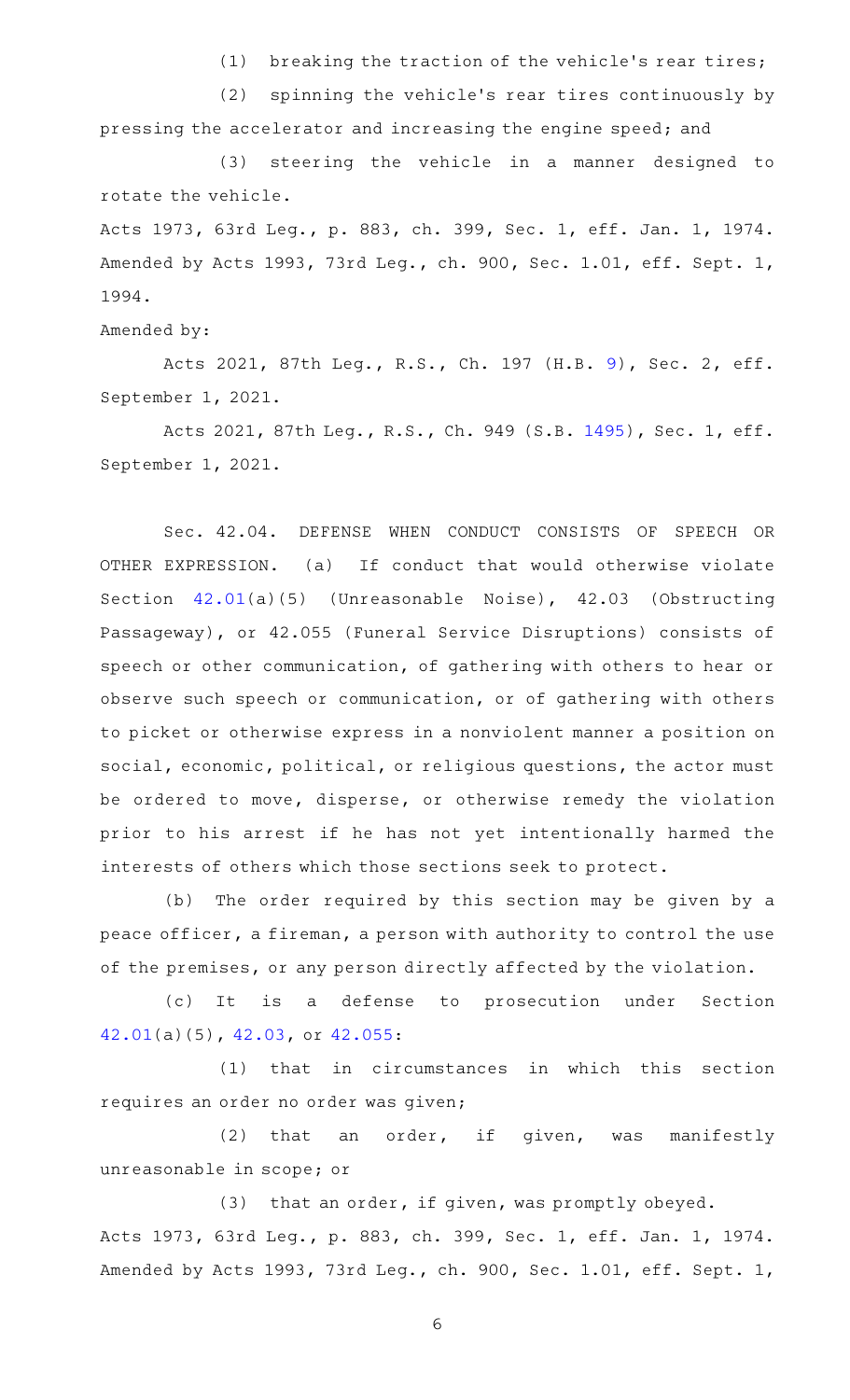1994.

Amended by:

Acts 2006, 79th Leg., 3rd C.S., Ch. 2 (H.B. [97\)](http://www.legis.state.tx.us/tlodocs/793/billtext/html/HB00097F.HTM), Sec. 2, eff. May 19, 2006.

Sec. 42.05. DISRUPTING MEETING OR PROCESSION. (a) A person commits an offense if, with intent to prevent or disrupt a lawful meeting, procession, or gathering, he obstructs or interferes with the meeting, procession, or gathering by physical action or verbal utterance.

(b) An offense under this section is a Class B misdemeanor. Acts 1973, 63rd Leg., p. 883, ch. 399, Sec. 1, eff. Jan. 1, 1974. Amended by Acts 1993, 73rd Leg., ch. 900, Sec. 1.01, eff. Sept. 1, 1994.

Sec. 42.055. FUNERAL SERVICE DISRUPTIONS. (a) In this section:

(1) "Facility" means a building at which any portion of a funeral service takes place, including a funeral parlor, mortuary, private home, or established place of worship.

(2) "Funeral service" means a ceremony, procession, or memorial service, including a wake or viewing, held in connection with the burial or cremation of the dead.

(3) "Picketing" means:

(A) standing, sitting, or repeated walking, riding, driving, or other similar action by a person displaying or carrying a banner, placard, or sign;

(B) engaging in loud singing, chanting, whistling, or yelling, with or without noise amplification through a device such as a bullhorn or microphone; or

(C) blocking access to a facility or cemetery being used for a funeral service.

(b) A person commits an offense if, during the period beginning three hours before the service begins and ending three hours after the service is completed, the person engages in picketing within 1,000 feet of a facility or cemetery being used for a funeral service.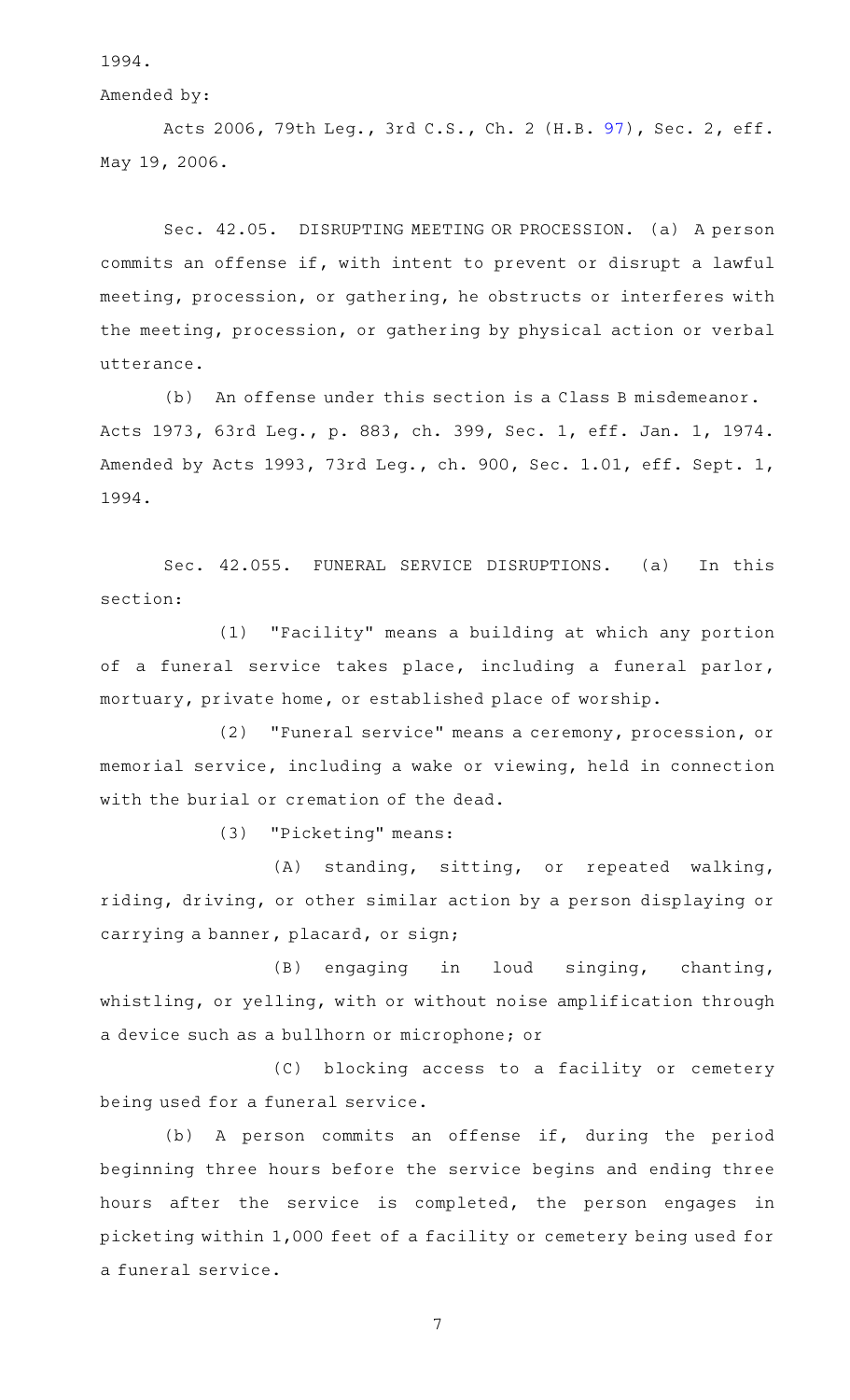(c) An offense under this section is a Class B misdemeanor. Added by Acts 2006, 79th Leg., 3rd C.S., Ch. 2 (H.B. [97](http://www.legis.state.tx.us/tlodocs/793/billtext/html/HB00097F.HTM)), Sec. 1, eff. May 19, 2006.

Amended by:

Acts 2007, 80th Leg., R.S., Ch. 256 (H.B. [1093](http://www.legis.state.tx.us/tlodocs/80R/billtext/html/HB01093F.HTM)), Sec. 1, eff. June 4, 2007.

Acts 2011, 82nd Leg., R.S., Ch. 716 (H.B. [718](http://www.legis.state.tx.us/tlodocs/82R/billtext/html/HB00718F.HTM)), Sec. 1, eff. September 1, 2011.

Sec. 42.06. FALSE ALARM OR REPORT. (a) A person commits an offense if he knowingly initiates, communicates or circulates a report of a present, past, or future bombing, fire, offense, or other emergency that he knows is false or baseless and that would ordinarily:

 $(1)$  cause action by an official or volunteer agency organized to deal with emergencies;

(2) place a person in fear of imminent serious bodily injury; or

(3) prevent or interrupt the occupation of a building, room, place of assembly, place to which the public has access, or aircraft, automobile, or other mode of conveyance.

(b) An offense under this section is a Class A misdemeanor unless the false report is of an emergency involving a public or private institution of higher education or involving a public primary or secondary school, public communications, public transportation, public water, gas, or power supply or other public service, in which event the offense is a state jail felony. Acts 1973, 63rd Leg., p. 883, ch. 399, Sec. 1, eff. Jan. 1, 1974. Amended by Acts 1979, 66th Leg., p. 1114, ch. 530, Sec. 4, eff. Aug.

27, 1979; Acts 1993, 73rd Leg., ch. 900, Sec. 1.01, eff. Sept. 1, 1994.

Amended by:

Acts 2013, 83rd Leg., R.S., Ch. 910 (H.B. [1284](http://www.legis.state.tx.us/tlodocs/83R/billtext/html/HB01284F.HTM)), Sec. 2, eff. June 14, 2013.

Sec. 42.0601. FALSE REPORT TO INDUCE EMERGENCY RESPONSE.  $(a)$  A person commits an offense if: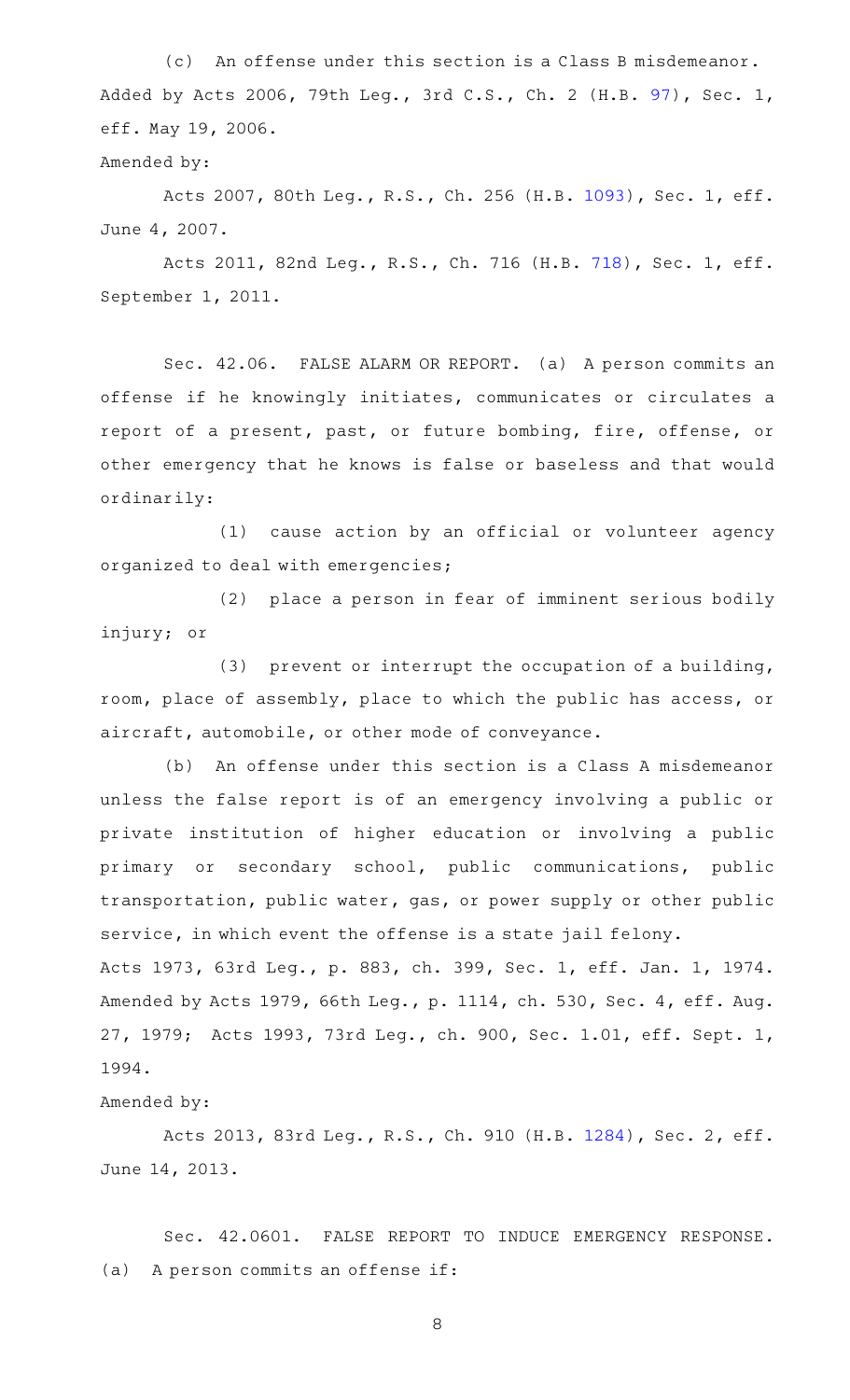$(1)$  the person makes a report of a criminal offense or an emergency or causes a report of a criminal offense or an emergency to be made to a peace officer, law enforcement agency, 9-1-1 service as defined by Section [771.001,](http://www.statutes.legis.state.tx.us/GetStatute.aspx?Code=HS&Value=771.001) Health and Safety Code, official or volunteer agency organized to deal with emergencies, or any other governmental employee or contractor who is authorized to receive reports of a criminal offense or emergency;

 $(2)$  the person knows that the report is false;

(3) the report causes an emergency response from a law enforcement agency or other emergency responder; and

 $(4)$  in making the report or causing the report to be made, the person is reckless with regard to whether the emergency response by a law enforcement agency or other emergency responder may directly result in bodily injury to another person.

(b) An offense under this section is a Class A misdemeanor, except that the offense is:

(1) a state jail felony if it is shown on the trial of the offense that the defendant has previously been convicted two or more times of an offense under this section; or

(2) a felony of the third degree if:

 $(A)$  the false report was of a criminal offense to which a law enforcement agency or other emergency responder responded; and

(B) a person suffered serious bodily injury or death as a direct result of lawful conduct arising out of that response.

(c) If conduct constituting an offense under this section also constitutes an offense under another section of this code, the actor may be prosecuted under either section or both sections.

(d) This section may not be construed in any manner to conflict with 47 U.S.C. Section 230 or 42 U.S.C. Section 1983. Added by Acts 2021, 87th Leg., R.S., Ch. 945 (S.B. [1056](http://www.legis.state.tx.us/tlodocs/87R/billtext/html/SB01056F.HTM)), Sec. 1, eff. September 1, 2021.

Sec. 42.061. SILENT OR ABUSIVE CALLS TO 9-1-1 SERVICE. (a) In this section "9-1-1 service" and "public safety answering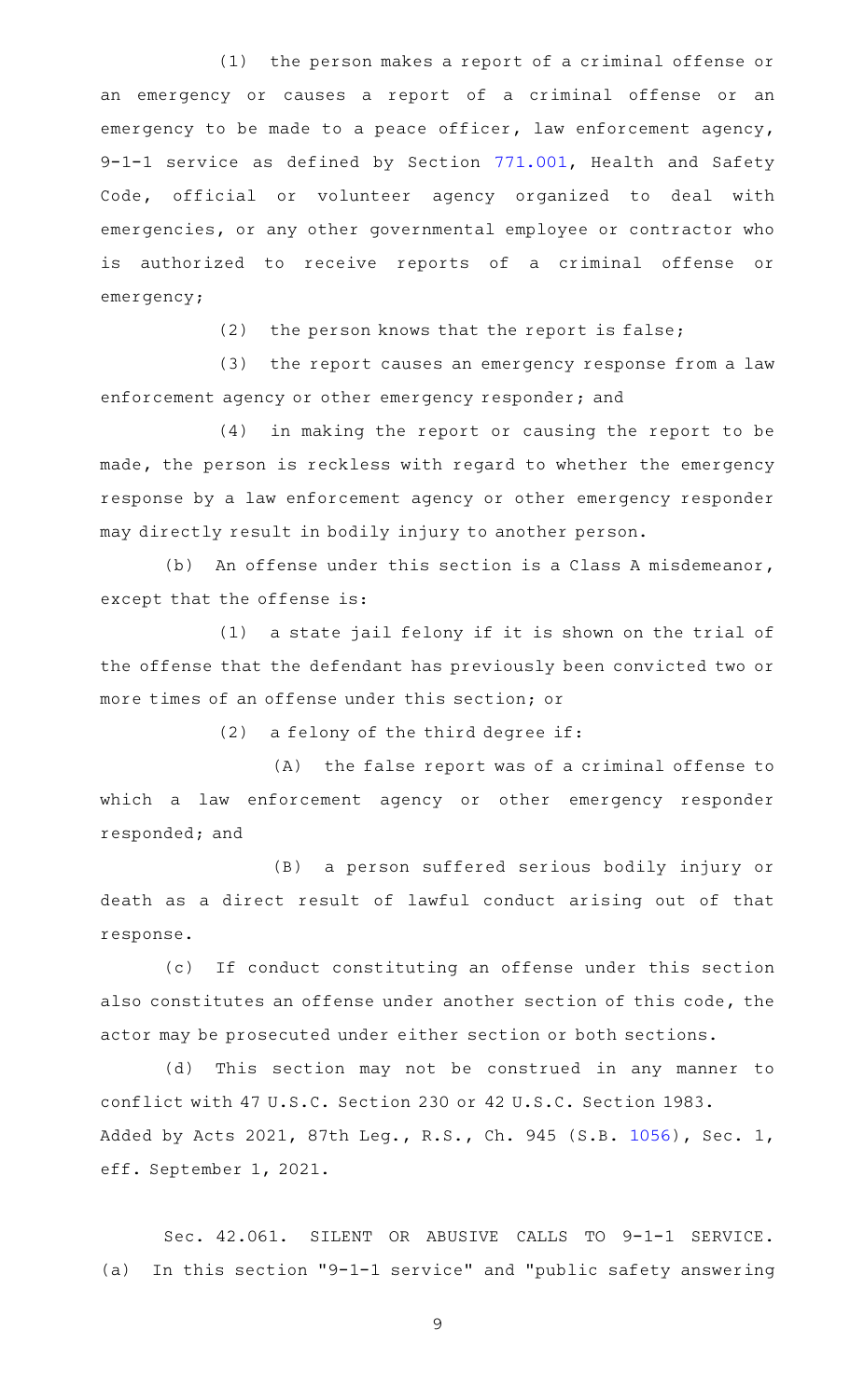point" or "PSAP" have the meanings assigned by Section [771.001](http://www.statutes.legis.state.tx.us/GetStatute.aspx?Code=HS&Value=771.001), Health and Safety Code.

(b) A person commits an offense if the person makes a call to a 9-1-1 service, or requests 9-1-1 service using an electronic communications device, when there is not an emergency and knowingly or intentionally:

(1) remains silent; or

(2) makes abusive or harassing statements to a PSAP employee.

(c)AAA person commits an offense if the person knowingly permits an electronic communications device, including a telephone, under the person 's control to be used by another person in a manner described in Subsection (b).

(d) An offense under this section is a Class B misdemeanor. Added by Acts 1989, 71st Leg., ch. 582, Sec. 1, eff. Sept. 1, 1989. Amended by Acts 1991, 72nd Leg., ch. 14, Sec. 284(2), eff. Sept. 1, 1991; Acts 1993, 73rd Leg., ch. 900, Sec. 1.01, eff. Sept. 1, 1994. Amended by:

Acts 2013, 83rd Leg., R.S., Ch. 331 (H.B. [1972](http://www.legis.state.tx.us/tlodocs/83R/billtext/html/HB01972F.HTM)), Sec. 6, eff. September 1, 2013.

Sec. 42.062. INTERFERENCE WITH EMERGENCY REQUEST FOR ASSISTANCE. (a) An individual commits an offense if the individual knowingly prevents or interferes with another individual's ability to place an emergency call or to request assistance, including a request for assistance using an electronic communications device, in an emergency from a law enforcement agency, medical facility, or other agency or entity the primary purpose of which is to provide for the safety of individuals.

(b) An individual commits an offense if the individual recklessly renders unusable an electronic communications device, including a telephone, that would otherwise be used by another individual to place an emergency call or to request assistance in an emergency from a law enforcement agency, medical facility, or other agency or entity the primary purpose of which is to provide for the safety of individuals.

(c) An offense under this section is a Class A misdemeanor,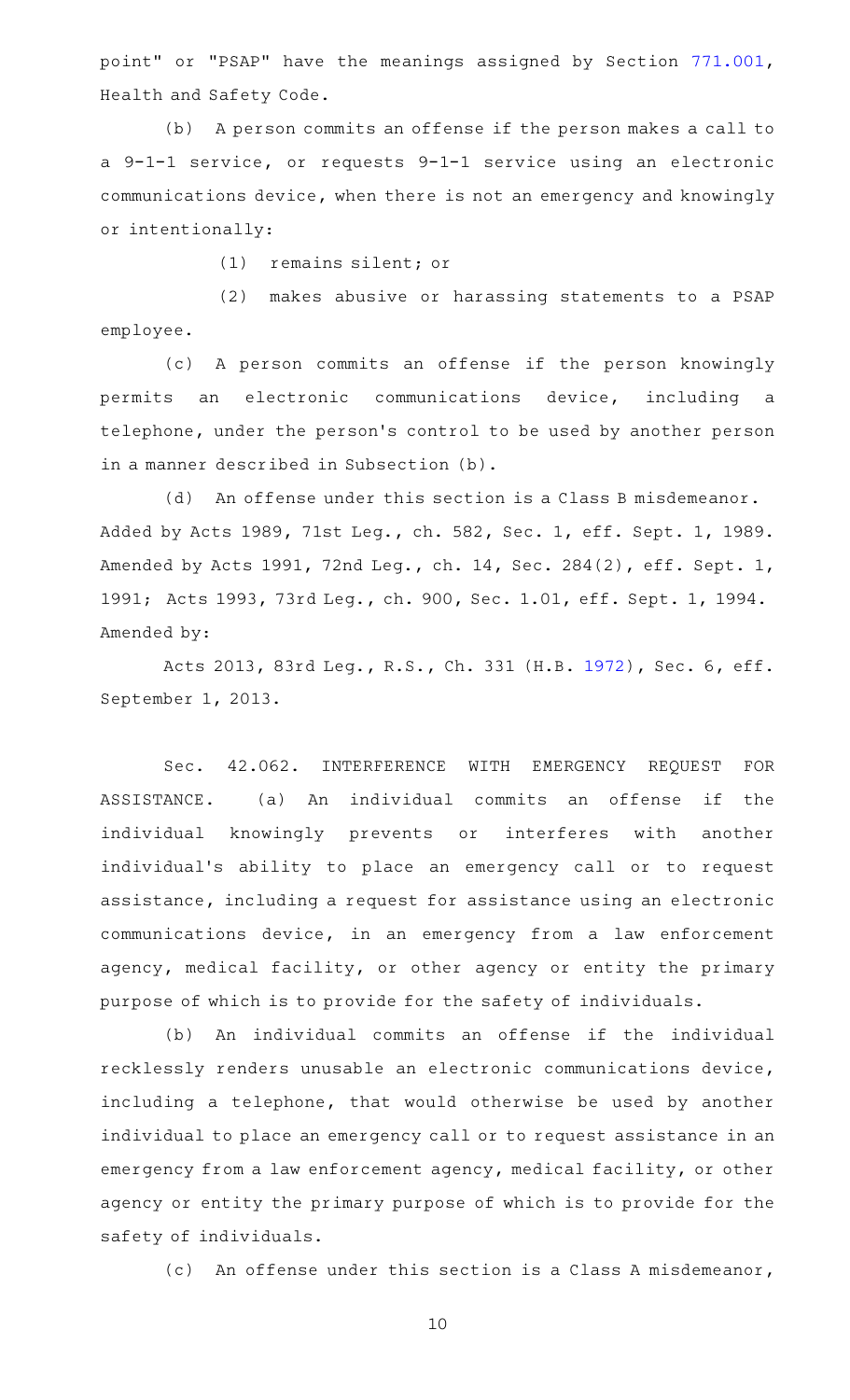except that the offense is a state jail felony if the actor has previously been convicted under this section.

(d) In this section, "emergency" means a condition or circumstance in which any individual is or is reasonably believed by the individual making a call or requesting assistance to be in fear of imminent assault or in which property is or is reasonably believed by the individual making the call or requesting assistance to be in imminent danger of damage or destruction.

Added by Acts 2001, 77th Leg., ch. 690, Sec. 1, eff. Sept. 1, 2001. Amended by Acts 2003, 78th Leg., ch. 460, Sec. 1, eff. Sept. 1, 2003; Acts 2003, 78th Leg., ch. 1164, Sec. 1, eff. Sept. 1, 2003. Amended by:

Acts 2013, 83rd Leg., R.S., Ch. 331 (H.B. [1972](http://www.legis.state.tx.us/tlodocs/83R/billtext/html/HB01972F.HTM)), Sec. 7, eff. September 1, 2013.

Acts 2013, 83rd Leg., R.S., Ch. 331 (H.B. [1972](http://www.legis.state.tx.us/tlodocs/83R/billtext/html/HB01972F.HTM)), Sec. 8, eff. September 1, 2013.

Sec. 42.07. HARASSMENT. (a) A person commits an offense if, with intent to harass, annoy, alarm, abuse, torment, or embarrass another, the person:

(1) initiates communication and in the course of the communication makes a comment, request, suggestion, or proposal that is obscene;

(2) threatens, in a manner reasonably likely to alarm the person receiving the threat, to inflict bodily injury on the person or to commit a felony against the person, a member of the person 's family or household, or the person 's property;

(3) conveys, in a manner reasonably likely to alarm the person receiving the report, a false report, which is known by the conveyor to be false, that another person has suffered death or serious bodily injury;

(4) causes the telephone of another to ring repeatedly or makes repeated telephone communications anonymously or in a manner reasonably likely to harass, annoy, alarm, abuse, torment, embarrass, or offend another;

(5) makes a telephone call and intentionally fails to hang up or disengage the connection;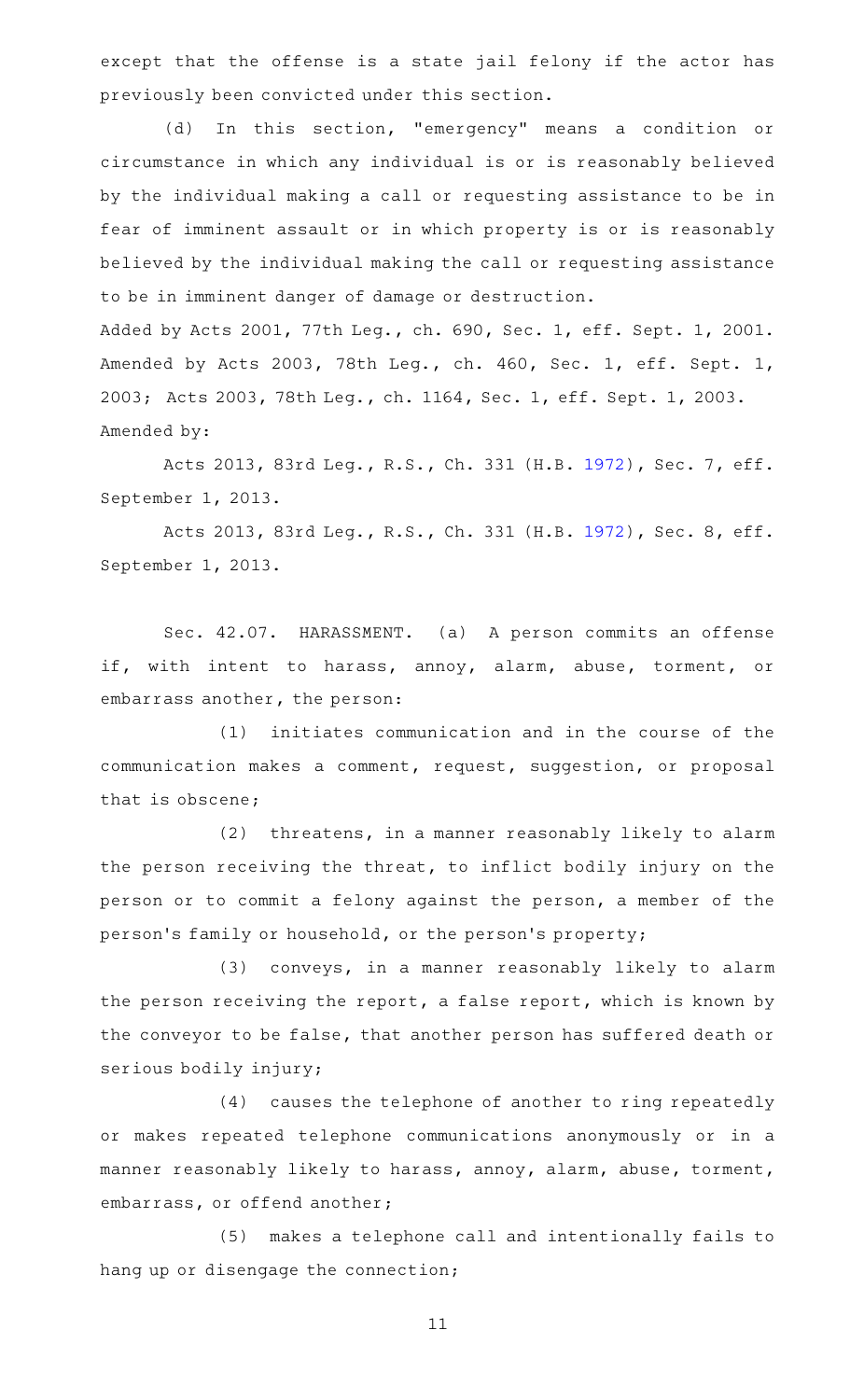(6) knowingly permits a telephone under the person's control to be used by another to commit an offense under this section;

(7) sends repeated electronic communications in a manner reasonably likely to harass, annoy, alarm, abuse, torment, embarrass, or offend another; or

(8) publishes on an Internet website, including a social media platform, repeated electronic communications in a manner reasonably likely to cause emotional distress, abuse, or torment to another person, unless the communications are made in connection with a matter of public concern.

 $(b)$  In this section:

(1) "Electronic communication" means a transfer of signs, signals, writing, images, sounds, data, or intelligence of any nature transmitted in whole or in part by a wire, radio, electromagnetic, photoelectronic, or photo-optical system. The term includes:

(A) a communication initiated through the use of electronic mail, instant message, network call, a cellular or other type of telephone, a computer, a camera, text message, a social media platform or application, an Internet website, any other Internet-based communication tool, or facsimile machine; and

 $(B)$  a communication made to a pager.

(2) "Family" and "household" have the meaning assigned by Chapter [71](http://www.statutes.legis.state.tx.us/GetStatute.aspx?Code=FA&Value=71), Family Code.

(3) "Obscene" means containing a patently offensive description of or a solicitation to commit an ultimate sex act, including sexual intercourse, masturbation, cunnilingus, fellatio, or anilingus, or a description of an excretory function.

(c) An offense under this section is a Class B misdemeanor, except that the offense is a Class A misdemeanor if:

(1) the actor has previously been convicted under this section; or

(2) the offense was committed under Subsection  $(a)(7)$ or (8) and:

(A) the offense was committed against a child under 18 years of age with the intent that the child: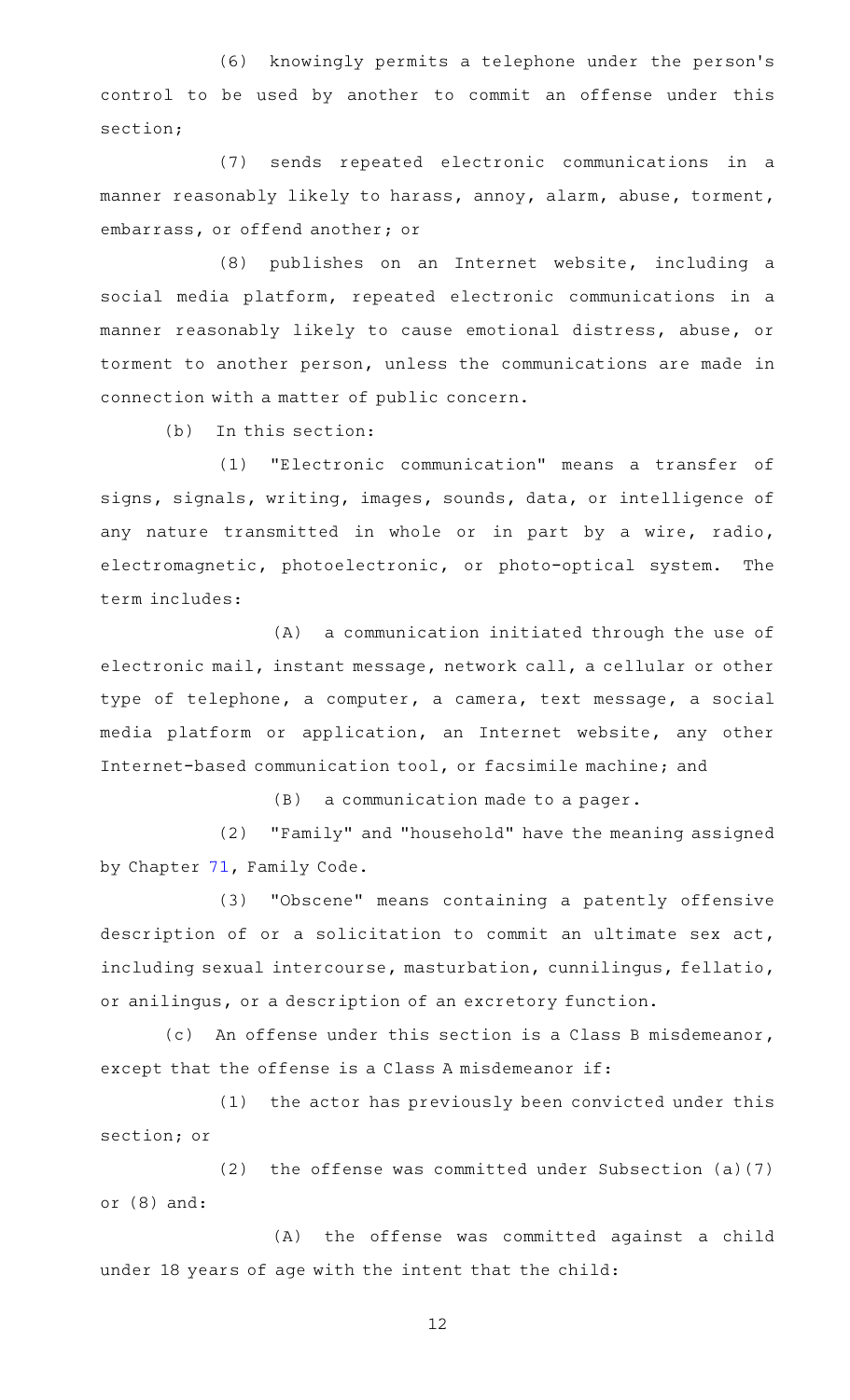(i) commit suicide; or

(ii) engage in conduct causing serious bodily injury to the child; or

(B) the actor has previously violated a temporary restraining order or injunction issued under Chapter [129A,](http://www.statutes.legis.state.tx.us/GetStatute.aspx?Code=CP&Value=129A) Civil Practice and Remedies Code.

(d) In this section, "matter of public concern" has the meaning assigned by Section [27.001,](http://www.statutes.legis.state.tx.us/GetStatute.aspx?Code=CP&Value=27.001) Civil Practice and Remedies Code.

Acts 1973, 63rd Leg., p. 883, ch. 399, Sec. 1, eff. Jan. 1, 1974. Amended by Acts 1983, 68th Leg., p. 2204, ch. 411, Sec. 1, eff. Sept. 1, 1983; Acts 1993, 73rd Leg., ch. 10, Sec. 1, eff. March 19, 1993; Acts 1993, 73rd Leg., ch. 900, Sec. 1.01, eff. Sept. 1, 1994; Acts 1995, 74th Leg., ch. 657, Sec. 1, eff. June 14, 1995; Acts 1999, 76th Leg., ch. 62, Sec. 15.02(d), eff. Sept. 1, 1999; Acts 2001, 77th Leg., ch. 1222, Sec. 1, eff. Sept. 1, 2001. Amended by:

Acts 2013, 83rd Leg., R.S., Ch. 1278 (H.B. [1606](http://www.legis.state.tx.us/tlodocs/83R/billtext/html/HB01606F.HTM)), Sec. 1, eff. September 1, 2013.

Acts 2017, 85th Leg., R.S., Ch. 522 (S.B. [179\)](http://www.legis.state.tx.us/tlodocs/85R/billtext/html/SB00179F.HTM), Sec. 13, eff. September 1, 2017.

Acts 2017, 85th Leg., R.S., Ch. 522 (S.B. [179\)](http://www.legis.state.tx.us/tlodocs/85R/billtext/html/SB00179F.HTM), Sec. 14, eff. September 1, 2017.

Acts 2021, 87th Leg., R.S., Ch. 178 (S.B. [530](http://www.legis.state.tx.us/tlodocs/87R/billtext/html/SB00530F.HTM)), Sec. 1, eff. September 1, 2021.

Sec. 42.072. STALKING. (a) A person commits an offense if the person, on more than one occasion and pursuant to the same scheme or course of conduct that is directed specifically at another person, knowingly engages in conduct that:

(1) constitutes an offense under Section [42.07](http://www.statutes.legis.state.tx.us/GetStatute.aspx?Code=PE&Value=42.07), or that the actor knows or reasonably should know the other person will regard as threatening:

(A) bodily injury or death for the other person;

(B) bodily injury or death for a member of the other person's family or household or for an individual with whom the other person has a dating relationship; or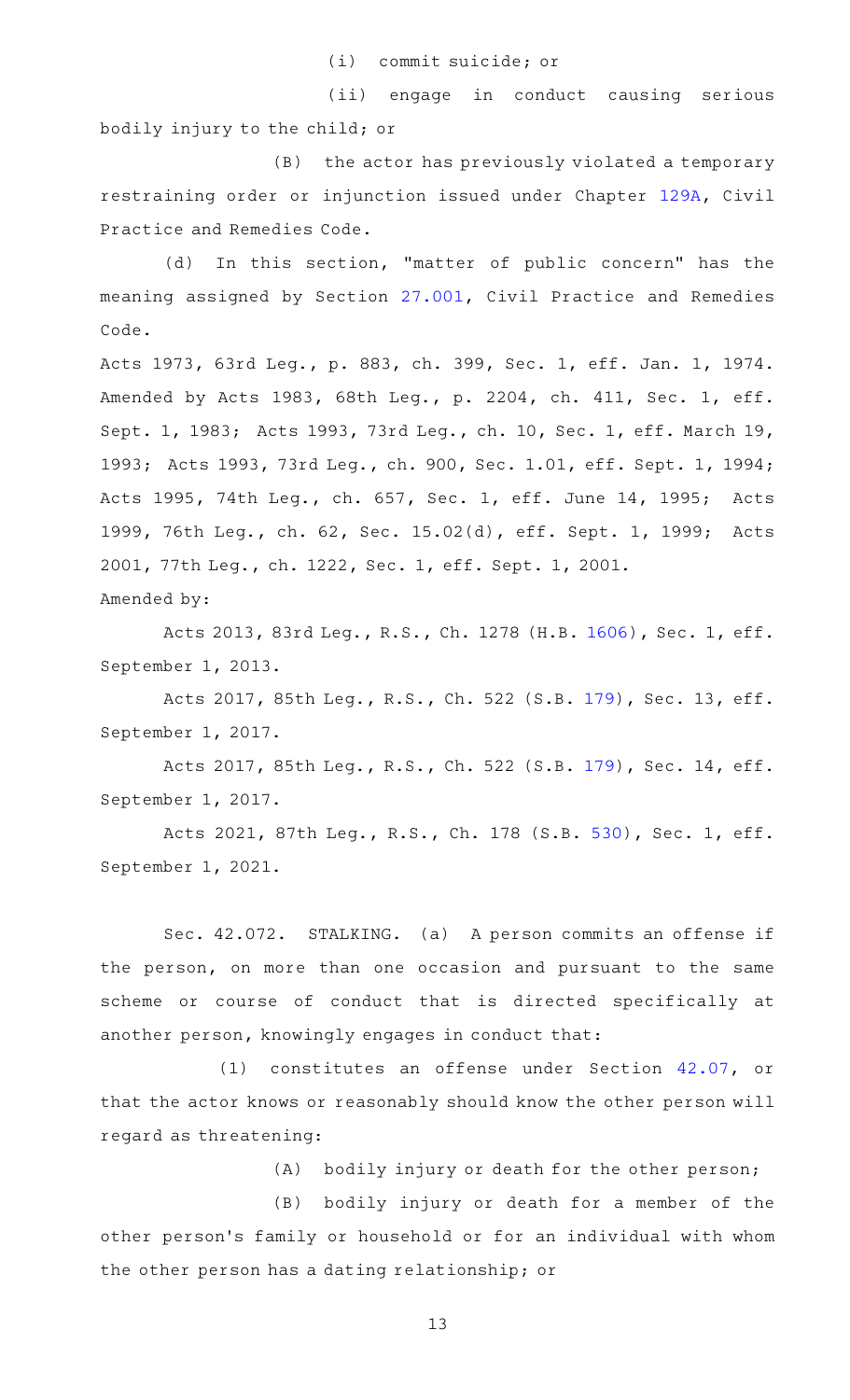(C) that an offense will be committed against the other person 's property;

 $(2)$  causes the other person, a member of the other person 's family or household, or an individual with whom the other person has a dating relationship to be placed in fear of bodily injury or death or in fear that an offense will be committed against the other person's property, or to feel harassed, annoyed, alarmed, abused, tormented, embarrassed, or offended; and

 $(3)$  would cause a reasonable person to:

(A) fear bodily injury or death for himself or herself;

(B) fear bodily injury or death for a member of the person 's family or household or for an individual with whom the person has a dating relationship;

(C) fear that an offense will be committed against the person 's property; or

(D) feel harassed, annoyed, alarmed, abused, tormented, embarrassed, or offended.

(b) An offense under this section is a felony of the third degree, except that the offense is a felony of the second degree if the actor has previously been convicted of an offense under this section or of an offense under any of the following laws that contains elements that are substantially similar to the elements of an offense under this section:

 $(1)$  the laws of another state;

(2) the laws of a federally recognized Indian tribe;

(3) the laws of a territory of the United States; or

(4) federal law.

(c) For purposes of this section, a trier of fact may find that different types of conduct described by Subsection (a), if engaged in on more than one occasion, constitute conduct that is engaged in pursuant to the same scheme or course of conduct.

 $(d)$  In this section:

(1) "Dating relationship," "family," "household," and "member of a household" have the meanings assigned by Chapter [71](http://www.statutes.legis.state.tx.us/GetStatute.aspx?Code=FA&Value=71), Family Code.

(2) "Property" includes a pet, companion animal, or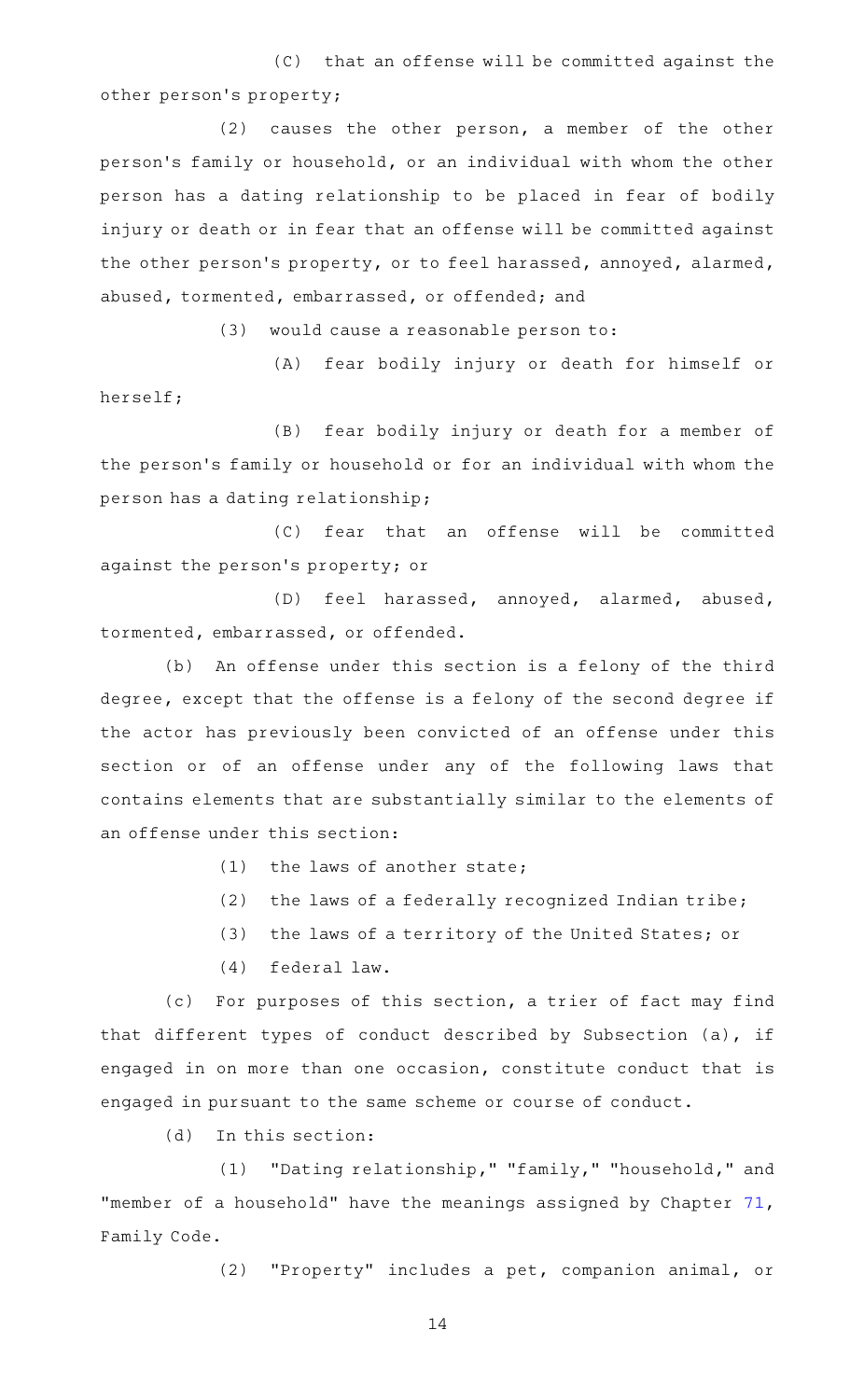assistance animal, as defined by Section [121.002,](http://www.statutes.legis.state.tx.us/GetStatute.aspx?Code=HR&Value=121.002) Human Resources Code.

Added by Acts 1997, 75th Leg., ch. 1, Sec. 1, eff. Jan. 28, 1997. Amended by Acts 1999, 76th Leg., ch. 62, Sec. 15.02(e), eff. Sept. 1, 1999; Acts 2001, 77th Leg., ch. 1222, Sec. 2, eff. Sept. 1, 2001. Amended by:

Acts 2011, 82nd Leg., R.S., Ch. 591 (S.B. [82](http://www.legis.state.tx.us/tlodocs/82R/billtext/html/SB00082F.HTM)), Sec. 1, eff. September 1, 2011.

Acts 2013, 83rd Leg., R.S., Ch. 1278 (H.B. [1606](http://www.legis.state.tx.us/tlodocs/83R/billtext/html/HB01606F.HTM)), Sec. 2, eff. September 1, 2013.

Sec. 42.075. DISCLOSURE OF CONFIDENTIAL INFORMATION REGARDING FAMILY VIOLENCE OR VICTIMS OF TRAFFICKING SHELTER CENTER. (a) In this section, "family violence shelter center" and "victims of trafficking shelter center" have the meanings assigned by Section [552.138,](http://www.statutes.legis.state.tx.us/GetStatute.aspx?Code=GV&Value=552.138) Government Code.

(b) A person commits an offense if the person, with the intent to threaten the safety of any inhabitant of a family violence shelter center or victims of trafficking shelter center, discloses or publicizes the location or physical layout of the center.

(c) An offense under this section is a Class A misdemeanor.

(d) If conduct constituting an offense under this section also constitutes an offense under Section [552.352](http://www.statutes.legis.state.tx.us/GetStatute.aspx?Code=GV&Value=552.352), Government Code, the actor may be prosecuted under either section. Added by Acts 2019, 86th Leg., R.S., Ch. 1152 (H.B. [3091\)](http://www.legis.state.tx.us/tlodocs/86R/billtext/html/HB03091F.HTM), Sec. 2, eff. September 1, 2019.

Sec. 42.08. ABUSE OF CORPSE. (a) A person commits an offense if the person, without legal authority, knowingly:

(1) disinters, disturbs, damages, dissects, in whole or in part, carries away, or treats in an offensive manner a human corpse;

(2) conceals a human corpse knowing it to be illegally disinterred;

(3) sells or buys a human corpse or in any way traffics in a human corpse;

(4) transmits or conveys, or procures to be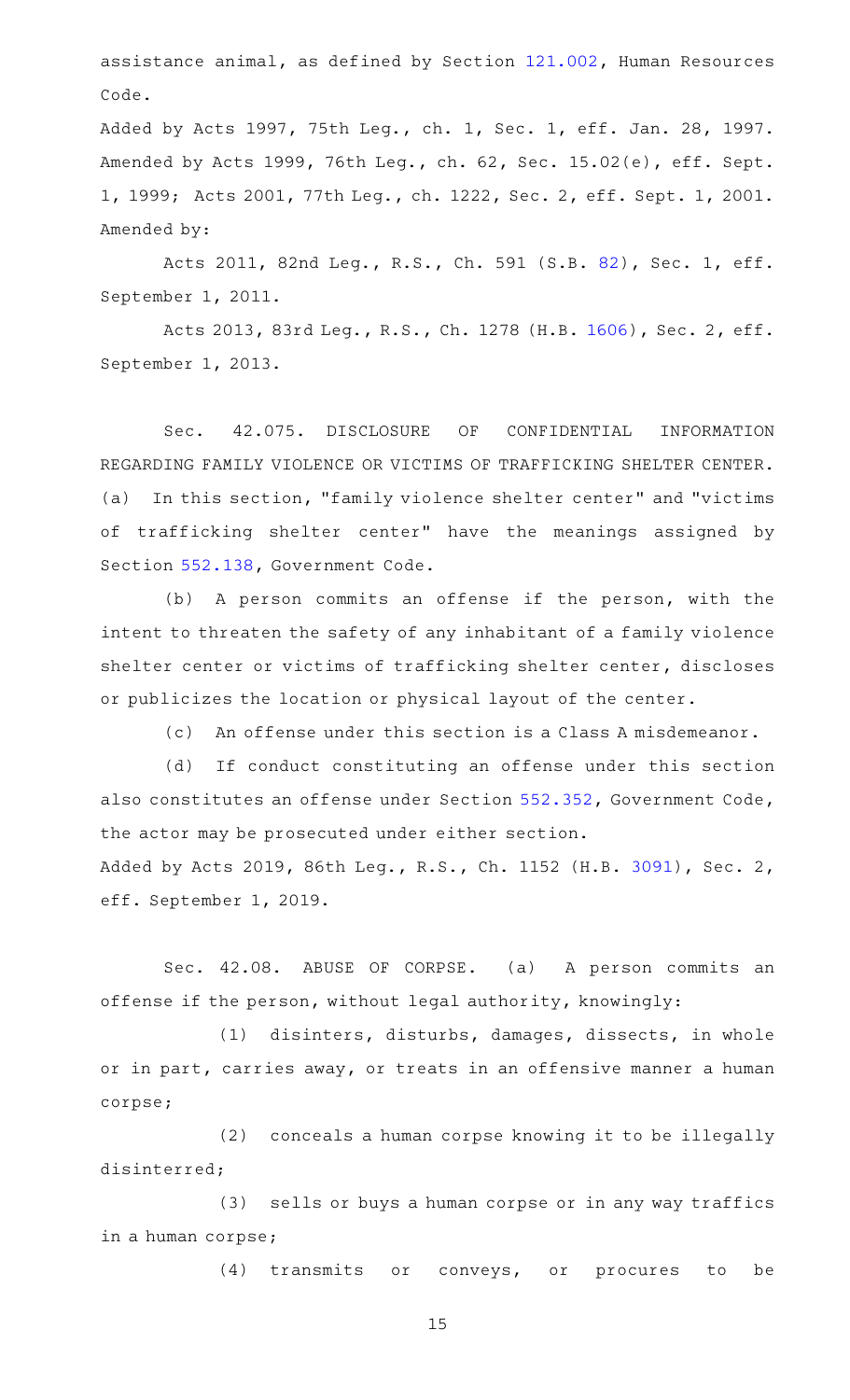transmitted or conveyed, a human corpse to a place outside the state; or

(5) vandalizes, damages, or treats in an offensive manner the space in which a human corpse has been interred or otherwise permanently laid to rest.

(b) An offense under this section is a state jail felony, except that an offense under Subsection (a)(5) is a Class A misdemeanor.

(c) In this section, "human corpse" includes:

 $(1)$  any portion of a human corpse;

 $(2)$  the cremated remains of a human corpse; or

(3) any portion of the cremated remains of a human corpse.

(d) If conduct constituting an offense under this section also constitutes an offense under another section of this code, the actor may be prosecuted under either section or both sections.

(e) It is a defense to prosecution under this section that the actor:

 $(1)$  as a member or agent of a cemetery organization, removed or damaged anything that had been placed in or on any portion of the organization 's cemetery in violation of the rules of the organization; or

(2) removed anything:

(A) placed in the cemetery in violation of the rules of the cemetery organization; or

(B) placed in the cemetery by or with the cemetery organization 's consent but that, in the organization 's judgment, had become wrecked, unsightly, or dilapidated.

(f) In this section, "cemetery" and "cemetery organization" have the meanings assigned by Section [711.001,](http://www.statutes.legis.state.tx.us/GetStatute.aspx?Code=HS&Value=711.001) Health and Safety Code.

Acts 1973, 63rd Leg., p. 883, ch. 399, Sec. 1, eff. Jan. 1, 1974. Renumbered from Penal Code Sec. 42.10 by Acts 1993, 73rd Leg., ch. 900, Sec. 1.01, eff. Sept. 1, 1994.

## Amended by:

Acts 2005, 79th Leg., Ch. 1025 (H.B. [1012](http://www.legis.state.tx.us/tlodocs/79R/billtext/html/HB01012F.HTM)), Sec. 1, eff. June 18, 2005.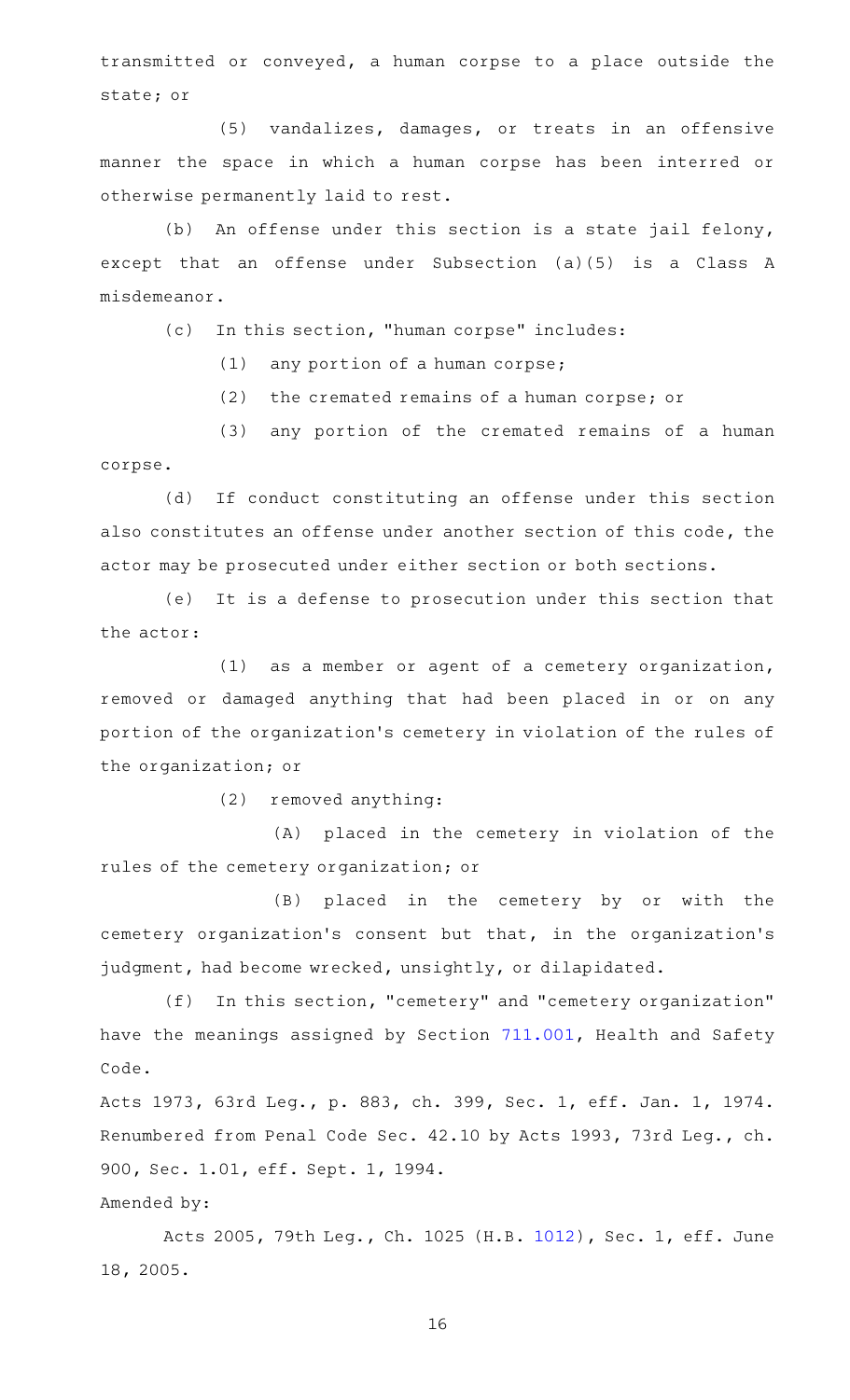Acts 2017, 85th Leg., R.S., Ch. 299 (S.B. [524](http://www.legis.state.tx.us/tlodocs/85R/billtext/html/SB00524F.HTM)), Sec. 1, eff. September 1, 2017.

Sec. 42.09. CRUELTY TO LIVESTOCK ANIMALS. (a) A person commits an offense if the person intentionally or knowingly:

 $(1)$  tortures a livestock animal;

 $(2)$  fails unreasonably to provide necessary food, water, or care for a livestock animal in the person's custody;

(3) abandons unreasonably a livestock animal in the person 's custody;

(4) transports or confines a livestock animal in a cruel and unusual manner;

(5) administers poison to a livestock animal, other than cattle, horses, sheep, swine, or goats, belonging to another without legal authority or the owner 's effective consent;

(6) causes one livestock animal to fight with another livestock animal or with an animal as defined by Section [42.092](http://www.statutes.legis.state.tx.us/GetStatute.aspx?Code=PE&Value=42.092);

(7) uses a live livestock animal as a lure in dog race training or in dog coursing on a racetrack;

 $(8)$  trips a horse; or

(9) seriously overworks a livestock animal.

 $(b)$  In this section:

(1) "Abandon" includes abandoning a livestock animal in the person's custody without making reasonable arrangements for assumption of custody by another person.

(2) "Cruel manner" includes a manner that causes or permits unjustified or unwarranted pain or suffering.

(3) "Custody" includes responsibility for the health, safety, and welfare of a livestock animal subject to the person's care and control, regardless of ownership of the livestock animal.

(4) "Depredation" has the meaning assigned by Section [71.001](http://www.statutes.legis.state.tx.us/GetStatute.aspx?Code=PW&Value=71.001), Parks and Wildlife Code.

(5) "Livestock animal" means:

(A) cattle, sheep, swine, goats, ratites, or poultry commonly raised for human consumption;

(B) a horse, pony, mule, donkey, or hinny;

(C) native or nonnative hoofstock raised under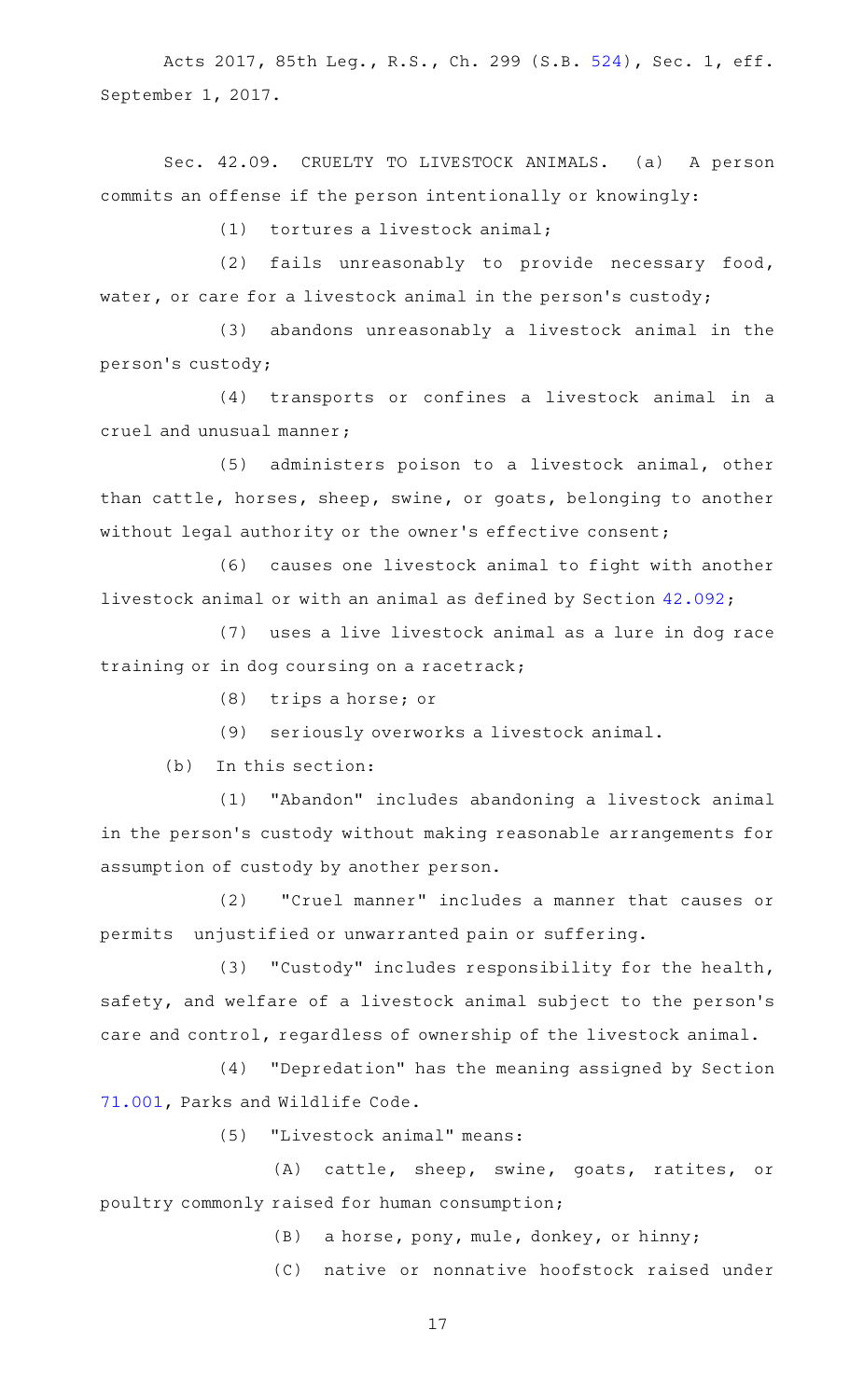agriculture practices; or

(D) native or nonnative fowl commonly raised under agricultural practices.

(6) "Necessary food, water, or care" includes food, water, or care provided to the extent required to maintain the livestock animal in a state of good health.

(7) "Torture" includes any act that causes unjustifiable pain or suffering.

(8) "Trip" means to use an object to cause a horse to fall or lose its balance.

(c) An offense under Subsection (a)(2),  $(3)$ ,  $(4)$ , or  $(9)$  is a Class A misdemeanor, except that the offense is a state jail felony if the person has previously been convicted two times under this section, two times under Section [42.092](http://www.statutes.legis.state.tx.us/GetStatute.aspx?Code=PE&Value=42.092), or one time under this section and one time under Section [42.092](http://www.statutes.legis.state.tx.us/GetStatute.aspx?Code=PE&Value=42.092). An offense under Subsection  $(a)(1)$ ,  $(5)$ ,  $(6)$ ,  $(7)$ , or  $(8)$  is a state jail felony, except that the offense is a felony of the third degree if the person has previously been convicted two times under this section, two times under Section [42.092,](http://www.statutes.legis.state.tx.us/GetStatute.aspx?Code=PE&Value=42.092) or one time under this section and one time under Section [42.092.](http://www.statutes.legis.state.tx.us/GetStatute.aspx?Code=PE&Value=42.092)

(d) It is a defense to prosecution under Subsection (a)(8) that the actor tripped the horse for the purpose of identifying the ownership of the horse or giving veterinary care to the horse.

(e) It is a defense to prosecution for an offense under this section that the actor was engaged in bona fide experimentation for scientific research.

(f) It is an exception to the application of this section that the conduct engaged in by the actor is a generally accepted and otherwise lawful:

(1) form of conduct occurring solely for the purpose of or in support of:

(A) fishing, hunting, or trapping; or

(B) wildlife management, wildlife or depredation control, or shooting preserve practices as regulated by state and federal law; or

(2) animal husbandry or agriculture practice involving livestock animals.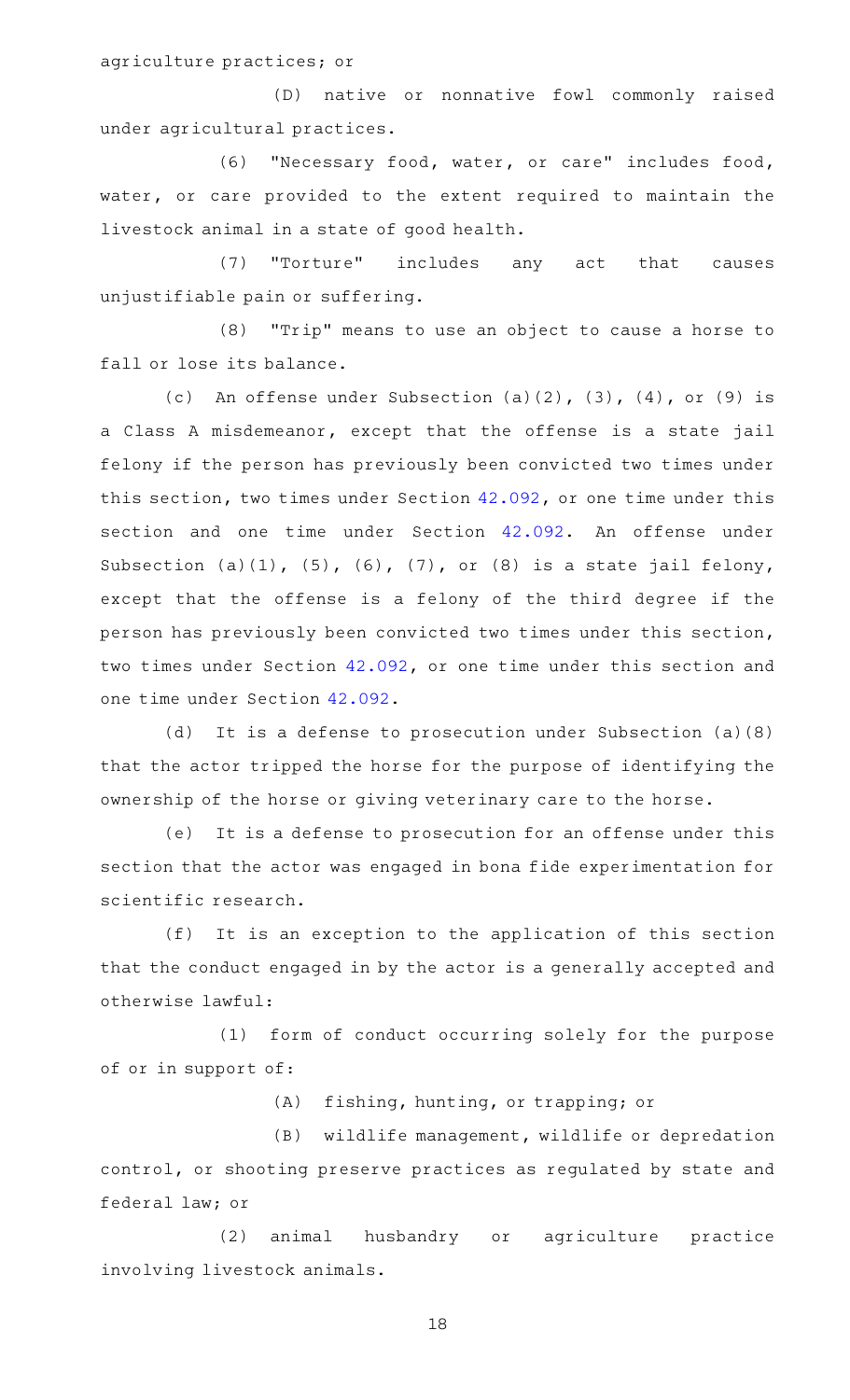(q) This section does not create a civil cause of action for damages or enforcement of this section.

Acts 1973, 63rd Leg., p. 883, ch. 399, Sec. 1, eff. Jan. 1, 1974. Amended by Acts 1975, 64th Leg., p. 917, ch. 342, Sec. 12, eff. Sept. 1, 1975; Acts 1985, 69th Leg., ch. 549, Sec. 1, eff. Sept. 1, 1985; Acts 1991, 72nd Leg., ch. 78, Sec. 1, eff. Aug. 26, 1991. Renumbered from Penal Code Sec. 42.11 and amended by Acts 1993, 73rd Leg., ch. 900, Sec. 1.01, eff. Sept. 1, 1994. Amended by Acts 1995, 74th Leg., ch. 318, Sec. 15, eff. Sept. 1, 1995; Acts 1997, 75th Leg., ch. 1283, Sec. 1, eff. Sept. 1, 1997; Acts 2001, 77th Leg., ch. 54, Sec. 3, eff. Sept. 1, 2001; Acts 2001, 77th Leg., ch. 450, Sec. 1, eff. Sept. 1, 2001; Acts 2003, 78th Leg., ch. 1275, Sec. 2(116), eff. Sept. 1, 2003.

## Amended by:

Acts 2007, 80th Leg., R.S., Ch. 886 (H.B. [2328](http://www.legis.state.tx.us/tlodocs/80R/billtext/html/HB02328F.HTM)), Sec. 1, eff. September 1, 2007.

Sec. 42.091. ATTACK ON ASSISTANCE ANIMAL. (a) A person commits an offense if the person intentionally, knowingly, or recklessly attacks, injures, or kills an assistance animal.

(b) A person commits an offense if the person intentionally, knowingly, or recklessly incites or permits an animal owned by or otherwise in the custody of the actor to attack, injure, or kill an assistance animal and, as a result of the person 's conduct, the assistance animal is attacked, injured, or killed.

 $(c)$  An offense under this section is a:

(1) Class A misdemeanor if the actor or an animal owned by or otherwise in the custody of the actor attacks an assistance animal;

(2) state jail felony if the actor or an animal owned by or otherwise in the custody of the actor injures an assistance animal; or

(3) felony of the third degree if the actor or an animal owned by or otherwise in the custody of the actor kills an assistance animal.

(d) A court shall order a defendant convicted of an offense under Subsection (a) to make restitution to the owner of the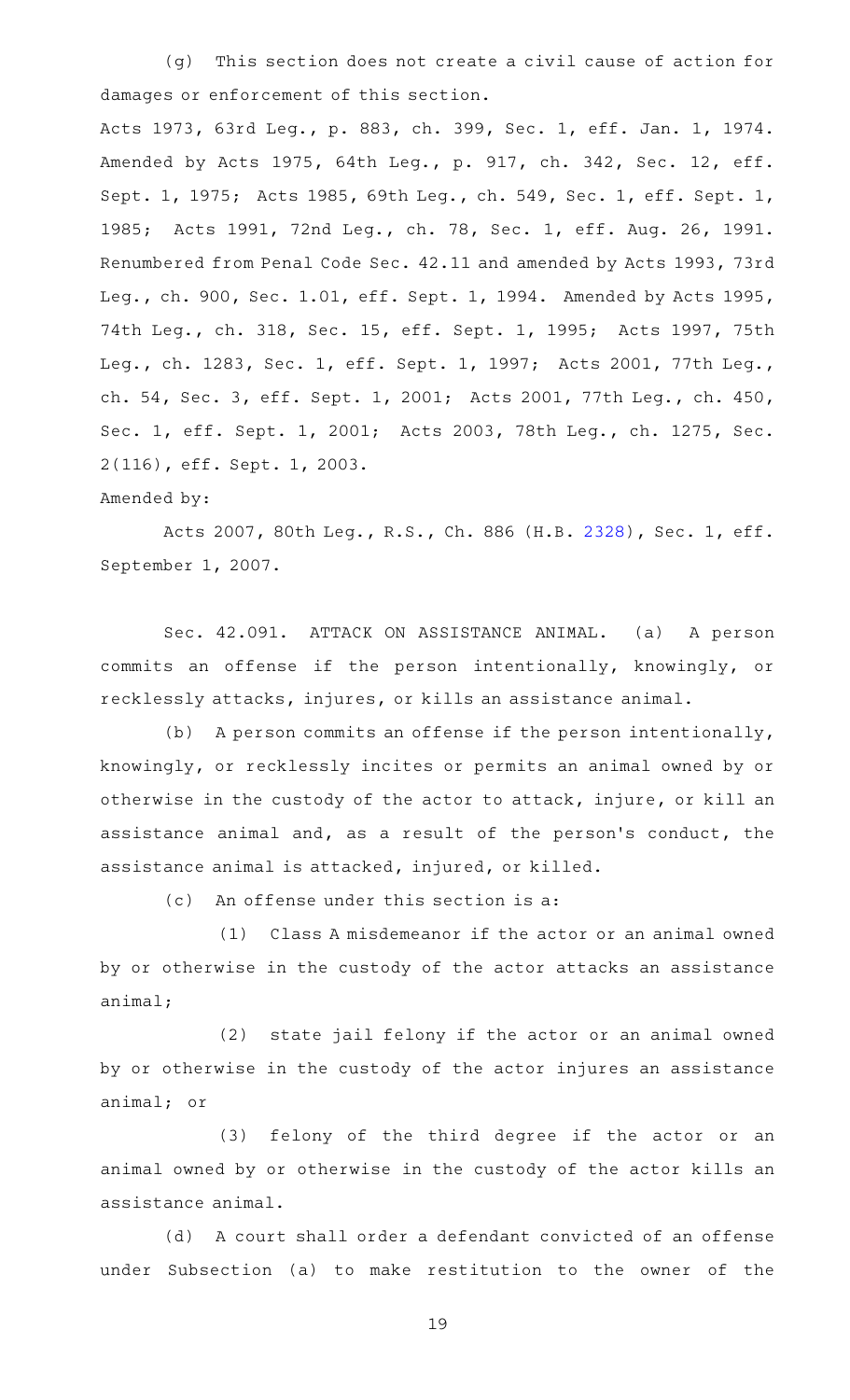## assistance animal for:

(1) related veterinary or medical bills;

 $(2)$  the cost of:

 $(A)$  replacing the assistance animal; or

(B) retraining an injured assistance animal by an organization generally recognized by agencies involved in the rehabilitation of persons with disabilities as reputable and competent to provide special equipment for or special training to an animal to help a person with a disability; and

(3) any other expense reasonably incurred as a result of the offense.

(e) In this section:

(1) "Assistance animal" has the meaning assigned by Section [121.002,](http://www.statutes.legis.state.tx.us/GetStatute.aspx?Code=HR&Value=121.002) Human Resources Code.

(2) "Custody" has the meaning assigned by Section [42.09.](http://www.statutes.legis.state.tx.us/GetStatute.aspx?Code=PE&Value=42.09)

Added by Acts 2003, 78th Leg., ch. 710, Sec. 2, eff. Sept. 1, 2003.

Sec. 42.092. CRUELTY TO NONLIVESTOCK ANIMALS. (a) In this section:

(1) "Abandon" includes abandoning an animal in the person 's custody without making reasonable arrangements for assumption of custody by another person.

 $(2)$  "Animal" means a domesticated living creature, including any stray or feral cat or dog, and a wild living creature previously captured. The term does not include an uncaptured wild living creature or a livestock animal.

(3) "Cruel manner" includes a manner that causes or permits unjustified or unwarranted pain or suffering.

(4) "Custody" includes responsibility for the health, safety, and welfare of an animal subject to the person's care and control, regardless of ownership of the animal.

(5) "Depredation" has the meaning assigned by Section [71.001](http://www.statutes.legis.state.tx.us/GetStatute.aspx?Code=PW&Value=71.001), Parks and Wildlife Code.

(6) "Livestock animal" has the meaning assigned by Section [42.09.](http://www.statutes.legis.state.tx.us/GetStatute.aspx?Code=PE&Value=42.09)

(7) "Necessary food, water, care, or shelter" includes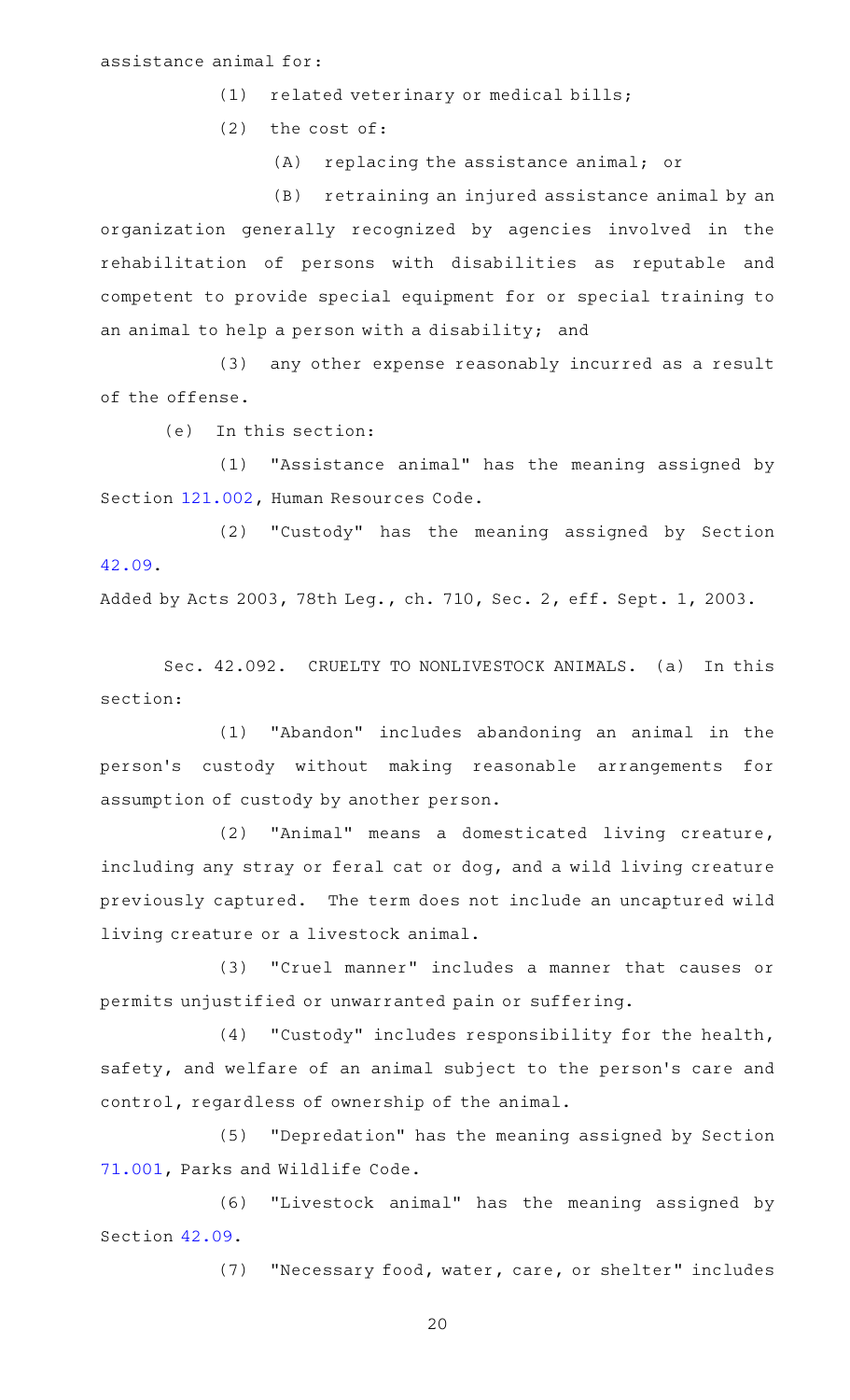food, water, care, or shelter provided to the extent required to maintain the animal in a state of good health.

(8) "Torture" includes any act that causes unjustifiable pain or suffering.

(b) A person commits an offense if the person intentionally, knowingly, or recklessly:

(1) tortures an animal or in a cruel manner kills or causes serious bodily injury to an animal;

 $(2)$  without the owner's effective consent, kills, administers poison to, or causes serious bodily injury to an animal;

(3) fails unreasonably to provide necessary food, water, care, or shelter for an animal in the person's custody;

(4) abandons unreasonably an animal in the person's custody;

(5) transports or confines an animal in a cruel manner;

(6) without the owner's effective consent, causes bodily injury to an animal;

(7) causes one animal to fight with another animal, if either animal is not a dog;

(8) uses a live animal as a lure in dog race training or in dog coursing on a racetrack; or

(9) seriously overworks an animal.

(c) An offense under Subsection  $(b)(3)$ ,  $(4)$ ,  $(5)$ ,  $(6)$ , or (9) is a Class A misdemeanor, except that the offense is a state jail felony if the person has previously been convicted two times under this section, two times under Section [42.09,](http://www.statutes.legis.state.tx.us/GetStatute.aspx?Code=PE&Value=42.09) or one time under this section and one time under Section [42.09](http://www.statutes.legis.state.tx.us/GetStatute.aspx?Code=PE&Value=42.09).

 $(c-1)$  An offense under Subsection (b)(1) or (2) is a felony of the third degree, except that the offense is a felony of the second degree if the person has previously been convicted under Subsection (b)(1), (2), (7), or (8) or under Section [42.09](http://www.statutes.legis.state.tx.us/GetStatute.aspx?Code=PE&Value=42.09).

 $(c-2)$  An offense under Subsection (b)(7) or (8) is a state jail felony, except that the offense is a felony of the third degree if the person has previously been convicted under this section or under Section [42.09](http://www.statutes.legis.state.tx.us/GetStatute.aspx?Code=PE&Value=42.09).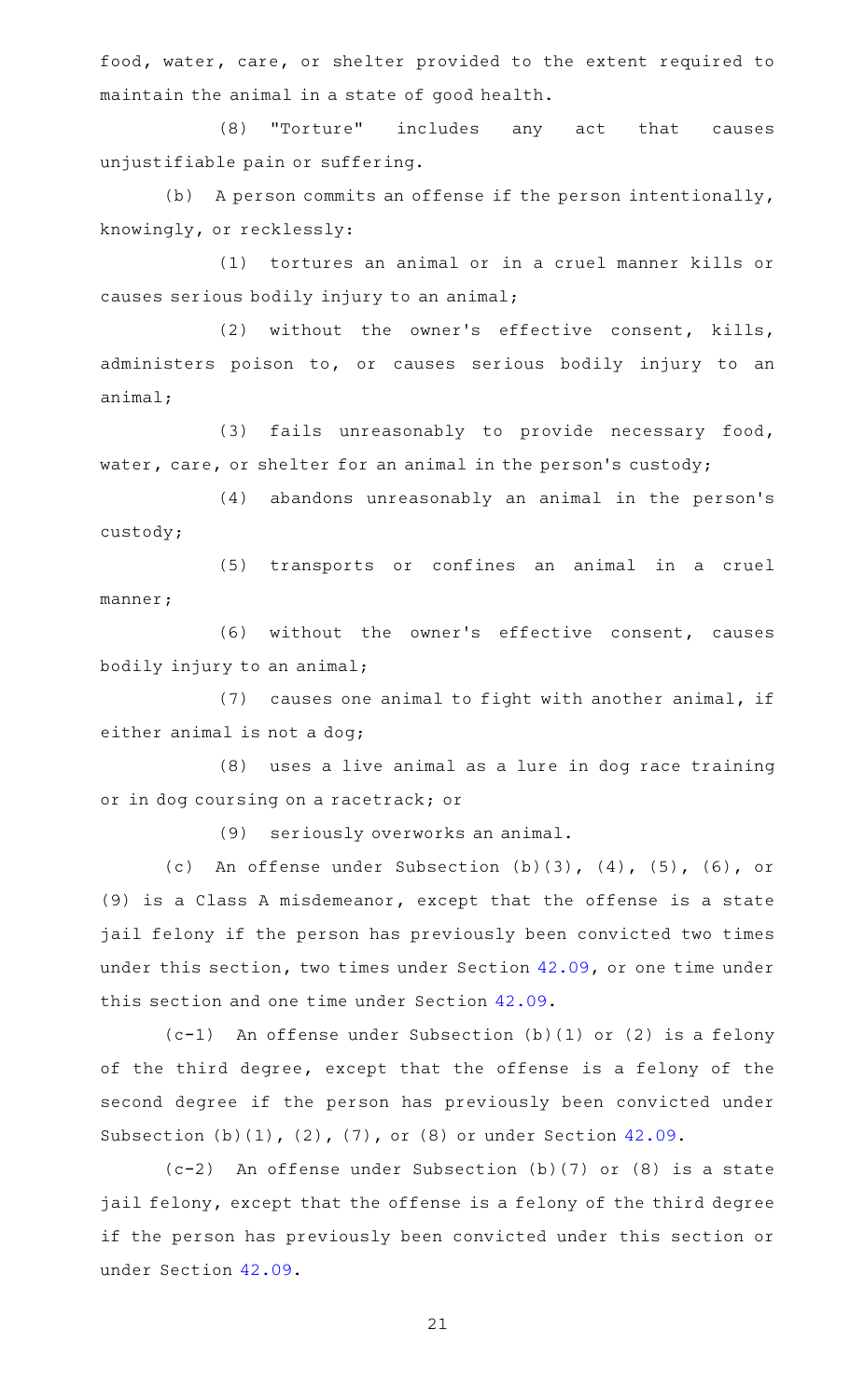(d) It is a defense to prosecution under this section that:

 $(1)$  the actor had a reasonable fear of bodily injury to the actor or to another person by a dangerous wild animal as defined by Section [822.101,](http://www.statutes.legis.state.tx.us/GetStatute.aspx?Code=HS&Value=822.101) Health and Safety Code; or

(2) the actor was engaged in bona fide experimentation for scientific research.

(e) It is a defense to prosecution under Subsection  $(b)(2)$ or (6) that:

(1) the animal was discovered on the person's property in the act of or after injuring or killing the person's livestock animals or damaging the person 's crops and that the person killed or injured the animal at the time of this discovery; or

(2) the person killed or injured the animal within the scope of the person's employment as a public servant or in furtherance of activities or operations associated with electricity transmission or distribution, electricity generation or operations associated with the generation of electricity, or natural gas delivery.

(f) It is an exception to the application of this section that the conduct engaged in by the actor is a generally accepted and otherwise lawful:

(1) form of conduct occurring solely for the purpose of or in support of:

(A) fishing, hunting, or trapping; or

(B) wildlife management, wildlife or depredation control, or shooting preserve practices as regulated by state and federal law; or

(2) animal husbandry or agriculture practice involving livestock animals.

(g) This section does not create a civil cause of action for damages or enforcement of the section.

Added by Acts 2007, 80th Leg., R.S., Ch. 886 (H.B. [2328](http://www.legis.state.tx.us/tlodocs/80R/billtext/html/HB02328F.HTM)), Sec. 2, eff. September 1, 2007.

Amended by:

Acts 2017, 85th Leg., R.S., Ch. 576 (S.B. [762](http://www.legis.state.tx.us/tlodocs/85R/billtext/html/SB00762F.HTM)), Sec. 1, eff. September 1, 2017.

Acts 2017, 85th Leg., R.S., Ch. 739 (S.B. [1232](http://www.legis.state.tx.us/tlodocs/85R/billtext/html/SB01232F.HTM)), Sec. 3, eff.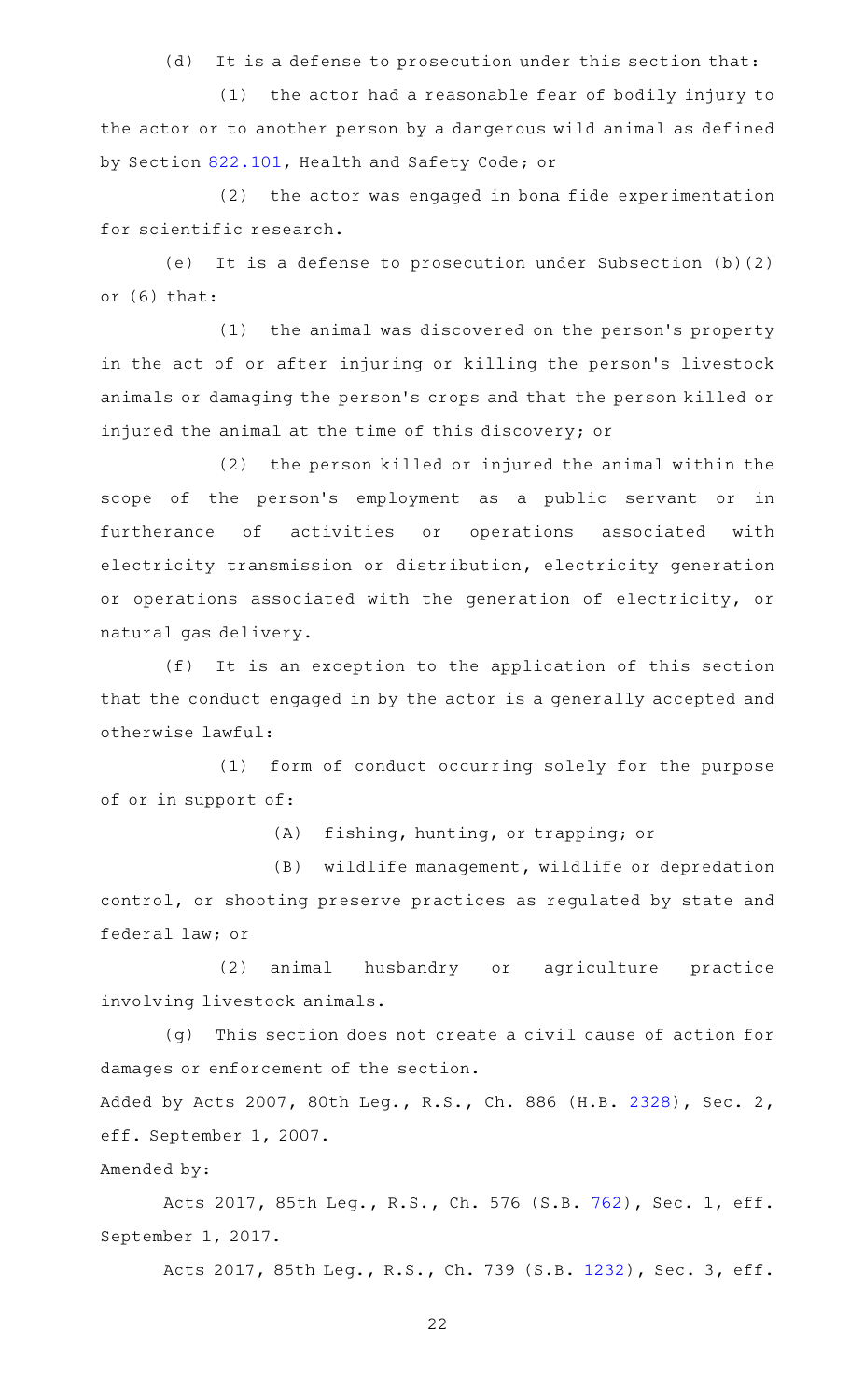Sec. 42.10. DOG FIGHTING. (a) A person commits an offense if the person intentionally or knowingly:

 $(1)$  causes a dog to fight with another dog;

(2) participates in the earnings of or operates a facility used for dog fighting;

 $(3)$  uses or permits another to use any real estate, building, room, tent, arena, or other property for dog fighting;

(4) owns or possesses dog-fighting equipment with the intent that the equipment be used to train a dog for dog fighting or in furtherance of dog fighting;

(5) owns or trains a dog with the intent that the dog be used in an exhibition of dog fighting; or

(6) attends as a spectator an exhibition of dog fighting.

 $(b)$  In this section:

(1) "Dog fighting" means any situation in which one dog attacks or fights with another dog.

(2) "Dog-fighting equipment" has the meaning assigned by Article [18.18\(](http://www.statutes.legis.state.tx.us/GetStatute.aspx?Code=CR&Value=18.18)g), Code of Criminal Procedure.

(c) A conviction under Subsection (a)(2) or (3) may be had upon the uncorroborated testimony of a party to the offense.

(d) It is a defense to prosecution under Subsection (a)(1) that the actor caused a dog to fight with another dog to protect livestock, other property, or a person from the other dog, and for no other purpose.

(e) An offense under Subsection  $(a)(4)$ ,  $(5)$ , or  $(6)$  is a Class A misdemeanor. An offense under Subsection (a)(1), (2), or (3) is a state jail felony.

Added by Acts 1983, 68th Leg., p. 1610, ch. 305, Sec. 1, eff. Sept. 1, 1983. Renumbered from Penal Code Sec. 42.111 and amended by Acts 1993, 73rd Leg., ch. 900, Sec. 1.01, eff. Sept. 1, 1994. Amended by:

Acts 2007, 80th Leg., R.S., Ch. 644 (H.B. [916](http://www.legis.state.tx.us/tlodocs/80R/billtext/html/HB00916F.HTM)), Sec. 1, eff. September 1, 2007.

Acts 2009, 81st Leg., R.S., Ch. 1357 (S.B. [554](http://www.legis.state.tx.us/tlodocs/81R/billtext/html/SB00554F.HTM)), Sec. 1, eff.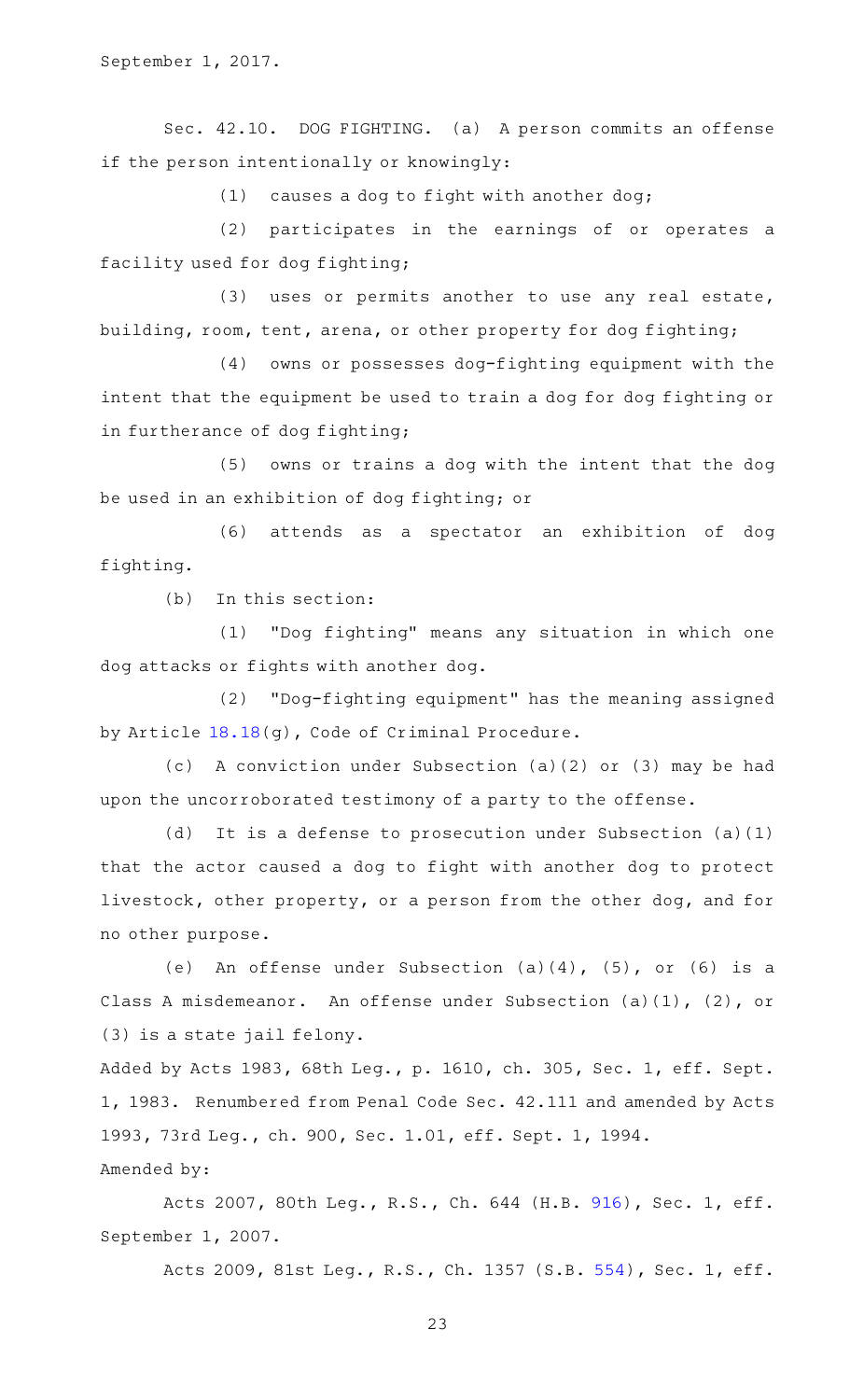Sec. 42.105. COCKFIGHTING. (a) In this section:

(1) "Bridle" means a leather device designed to fit over the head and beak of a cock to prevent the cock from injuring another cock.

(2) "Cock" means the male of any type of domestic fowl.

(3) "Cockfighting" means any situation in which one cock attacks or fights with another cock.

(4) "Gaff" means an artificial steel spur designed to attach to the leg of a cock to replace or supplement the cock 's natural spur.

(5) "Slasher" means a steel weapon resembling a curved knife blade designed to attach to the foot of a cock.

(b) A person commits an offense if the person knowingly:

(1) causes a cock to fight with another cock;

(2) participates in the earnings of a cockfight;

 $(3)$  uses or permits another to use any real estate, building, room, tent, arena, or other property for cockfighting;

 $(4)$  owns or trains a cock with the intent that the cock be used in an exhibition of cockfighting;

(5) manufactures, buys, sells, barters, exchanges, possesses, advertises, or otherwise offers a gaff, slasher, or other sharp implement designed for attachment to a cock with the intent that the implement be used in cockfighting; or

(6) attends as a spectator an exhibition of cockfighting.

(c) It is an affirmative defense to prosecution under this section that the actor's conduct:

(1) occurred solely for the purpose of or in support of breeding cocks for poultry shows in which a cock is judged by the cock 's physical appearance; or

(2) was incidental to collecting bridles, gaffs, or slashers.

(d) An affirmative defense to prosecution is not available under Subsection (c) if evidence shows that the actor is also engaging in use of the cocks for cockfighting.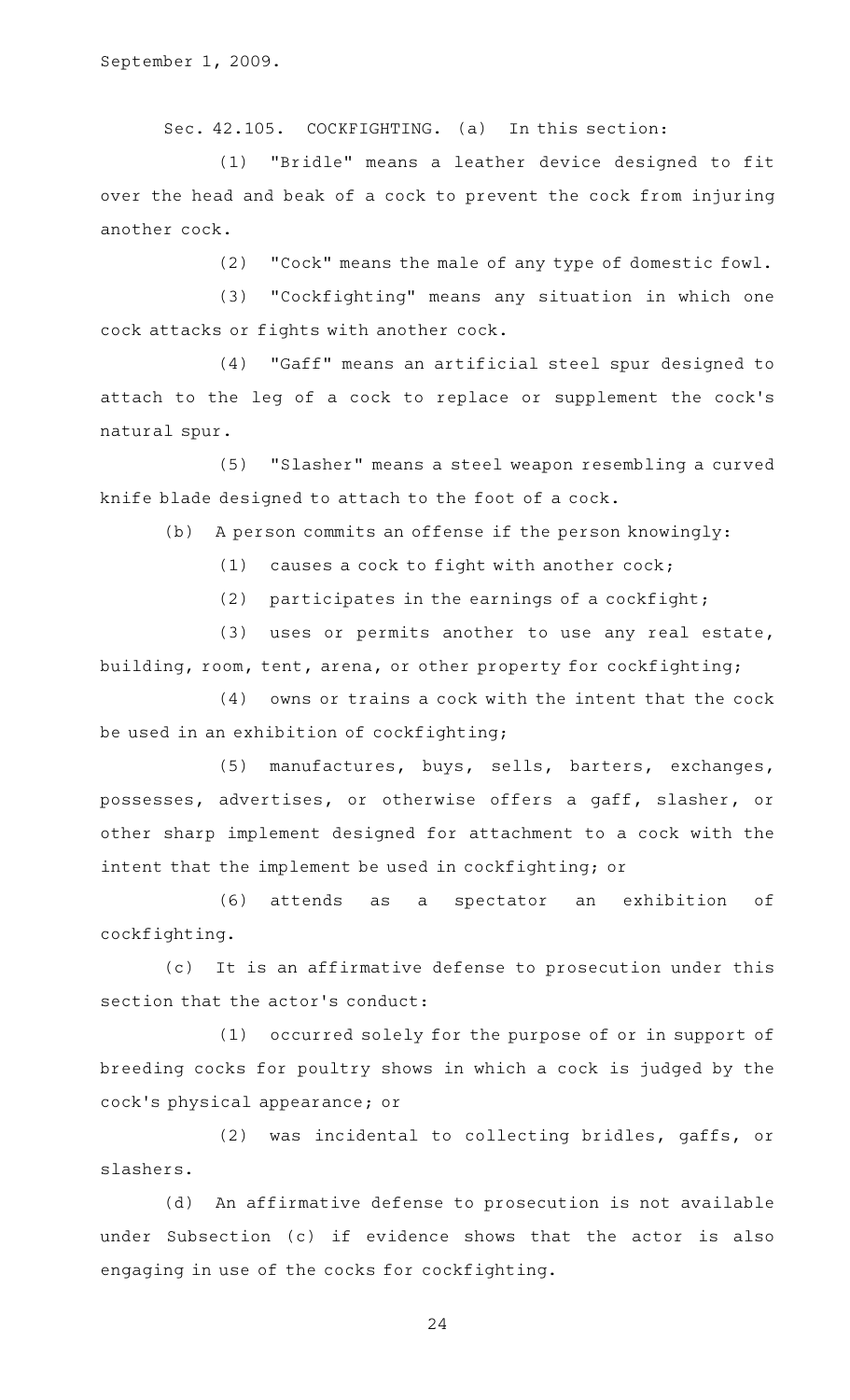(e) It is a defense to prosecution for an offense under this section that:

(1) the actor was engaged in bona fide experimentation for scientific research; or

 $(2)$  the conduct engaged in by the actor is a generally accepted and otherwise lawful animal husbandry or agriculture practice involving livestock animals.

(f) It is an exception to the application of Subsection (b)(6) that the actor is 15 years of age or younger at the time of the offense.

(g) An offense under Subsection (b)(1) or (2) is a state jail felony. An offense under Subsection (b)(3), (4), or (5) is a Class A misdemeanor. An offense under Subsection (b)(6) is a Class C misdemeanor, except that the offense is a Class A misdemeanor if it is shown on the trial of the offense that the person has been previously convicted of an offense under that subdivision. Added by Acts 2011, 82nd Leg., R.S., Ch. 952 (H.B. [1043](http://www.legis.state.tx.us/tlodocs/82R/billtext/html/HB01043F.HTM)), Sec. 1, eff. September 1, 2011.

Sec. 42.11. DESTRUCTION OF FLAG. (a) A person commits an offense if the person intentionally or knowingly damages, defaces, mutilates, or burns the flag of the United States or the State of Texas.

(b) In this section, "flag" means an emblem, banner, or other standard or a copy of an emblem, standard, or banner that is an official or commonly recognized depiction of the flag of the United States or of this state and is capable of being flown from a staff of any character or size. The term does not include a representation of a flag on a written or printed document, a periodical, stationery, a painting or photograph, or an article of clothing or jewelry.

(c) It is an exception to the application of this section that the act that would otherwise constitute an offense is done in conformity with statutes of the United States or of this state relating to the proper disposal of damaged flags.

(d) An offense under this section is a Class A misdemeanor. Added by Acts 1989, 71st Leg., 1st C.S., ch. 27, Sec. 1, eff. Sept.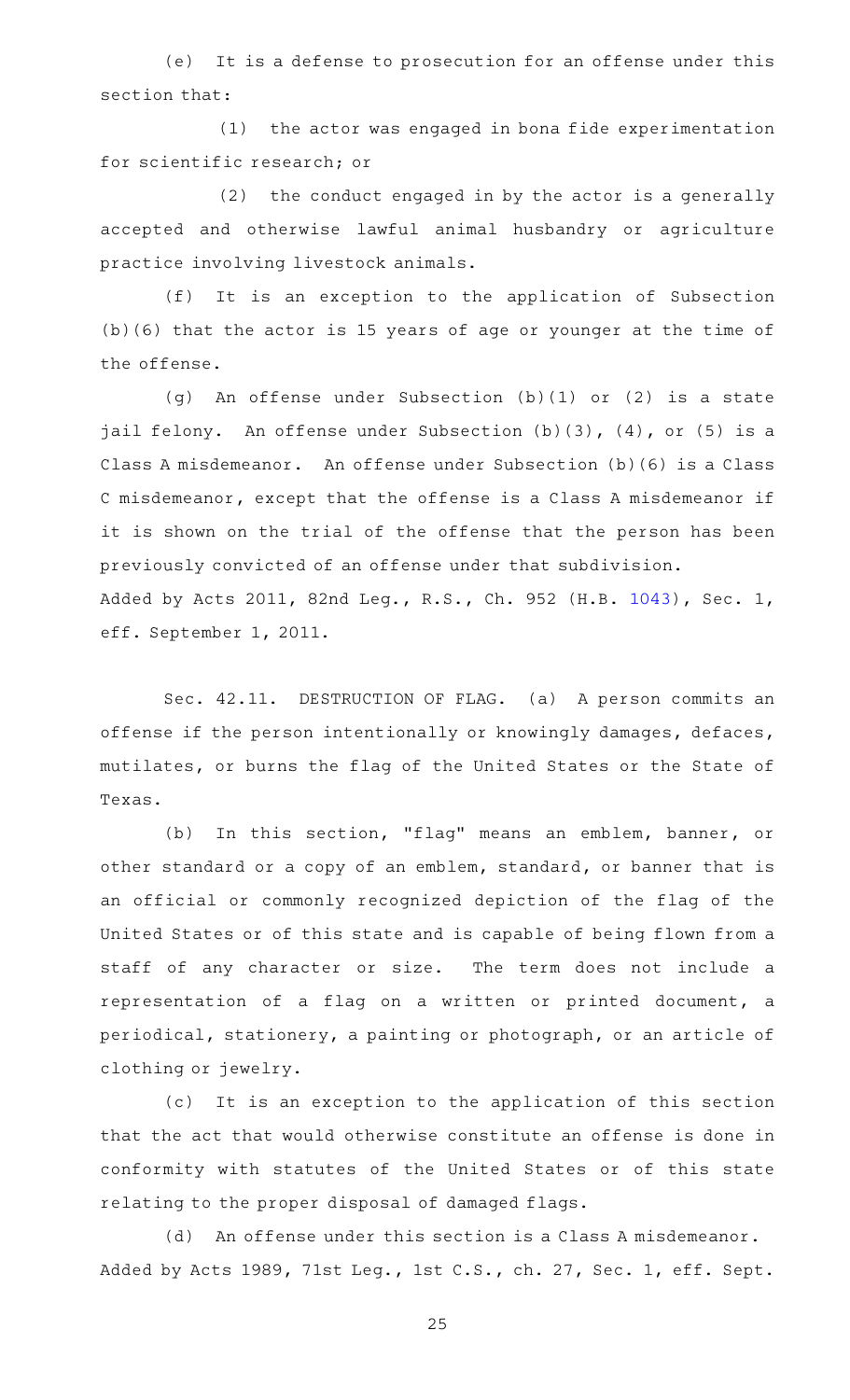1, 1989. Renumbered from Penal Code Sec. 42.14 by Acts 1993, 73rd Leg., ch. 900, Sec. 1.01, eff. Sept. 1, 1994.

Sec. 42.12. DISCHARGE OF FIREARM IN CERTAIN MUNICIPALITIES. (a) A person commits an offense if the person recklessly discharges a firearm inside the corporate limits of a municipality having a population of 100,000 or more.

(b) An offense under this section is a Class A misdemeanor.

(c) If conduct constituting an offense under this section also constitutes an offense under another section of this code, the person may be prosecuted under either section.

(d) Subsection (a) does not affect the authority of a municipality to enact an ordinance which prohibits the discharge of a firearm.

Added by Acts 1995, 74th Leg., ch. 663, Sec. 1, eff. Sept. 1, 1995.

Sec. 42.13. USE OF LASER POINTERS. (a) A person commits an offense if the person knowingly directs a light from a laser pointer at a uniformed safety officer, including a peace officer, security guard, firefighter, emergency medical service worker, or other uniformed municipal, state, or federal officer.

(b) In this section, "laser pointer" means a device that emits a visible light amplified by the stimulated emission of radiation.

(c) An offense under this section is a Class C misdemeanor, except that the offense is:

 $(1)$  a felony of the third degree if the conduct causes bodily injury to the officer; or

(2) a felony of the first degree if the conduct causes serious bodily injury to the officer.

(d) If conduct that constitutes an offense under this section also constitutes an offense under any other law, the actor may be prosecuted under this section or the other law, but not both. Added by Acts 2003, 78th Leg., ch. 467, Sec. 1, eff. Sept. 1, 2003. Amended by:

Acts 2021, 87th Leg., R.S., Ch. 200 (H.B. [2366](http://www.legis.state.tx.us/tlodocs/87R/billtext/html/HB02366F.HTM)), Sec. 1, eff. September 1, 2021.